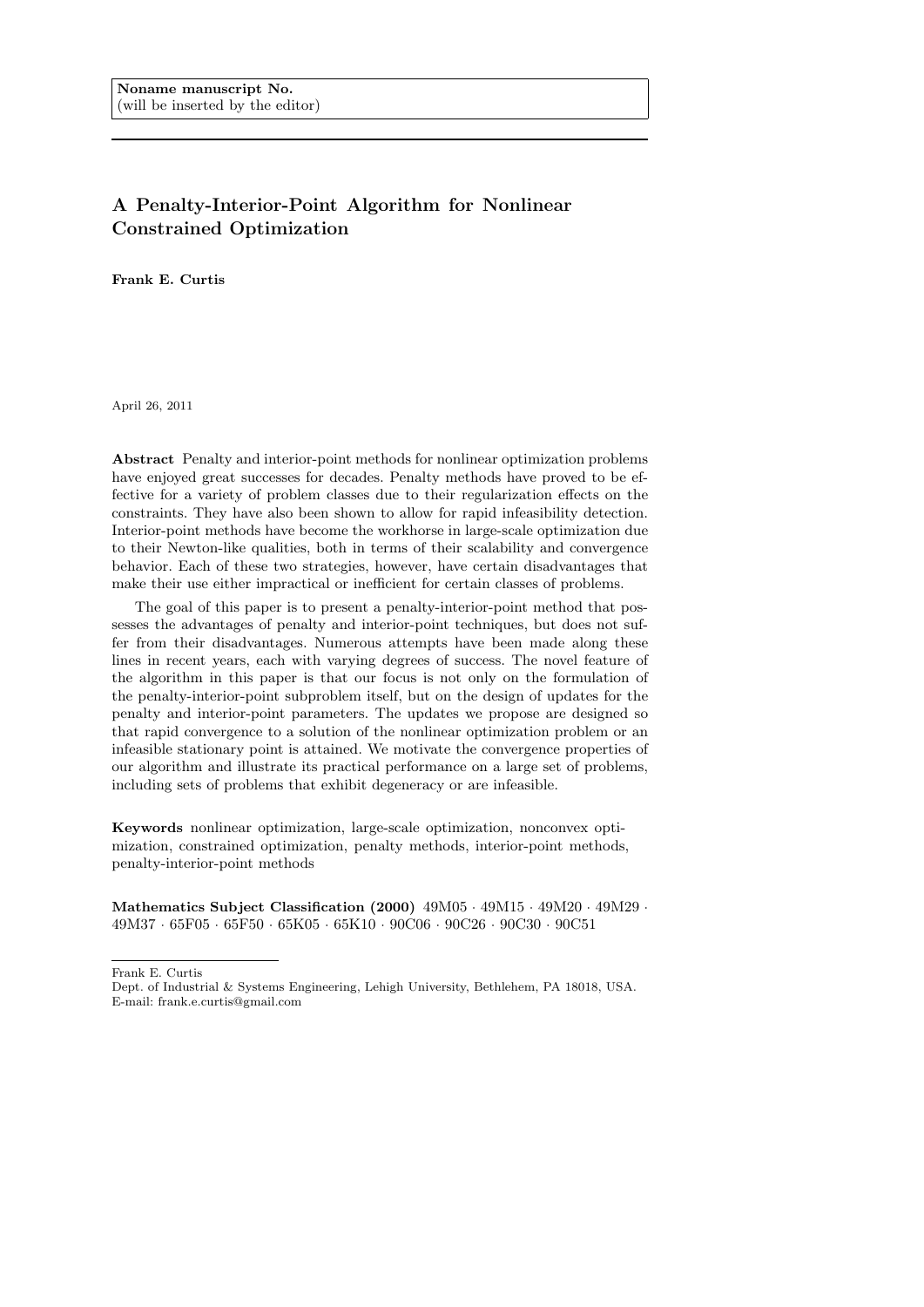# 1 Introduction

We present an algorithm for nonlinear optimization problems of the form

$$
\min_{x} f(x) \tag{1.1}
$$

subject to (s.t.)  $c(x) \leq 0$ ,

where the objective  $f : \mathbb{R}^n \to \mathbb{R}$  and the constraints  $c : \mathbb{R}^n \to \mathbb{R}^t$  are continuously differentiable. Due to subsequent regularization techniques discussed in this paper, the solution method we describe for problem (1.1) can also be applied to problems with equality constraints  $c^{\mathcal{E}}(x) = 0$ , either by treating them as the pair of inequalities  $c^{\mathcal{E}}(x) \leq 0$  and  $-c^{\mathcal{E}}(x) \leq 0$  or, better yet, by relaxing them with a sufficient number of slack variables. For simplicity in our presentation, we focus on the inequality constrained case, but further details pertaining to our handling of equality constraints are presented in §4.

The main purpose of this paper is to describe a method for the solution of (1.1) that confronts two key challenges. First, we are interested in the solution of large-scale problems, and so solution techniques that require a computationally expensive procedure to be performed during each iteration (such as the solution of a linear or quadratic optimization subproblem) are inefficient for our purposes. Second, we aim for the method to be sufficiently regularized so that it may efficiently handle difficult constraint sets. This classification includes problems with constraint redundancies and (near) singularities in the constraint Jacobian, but in the extreme case we also aim for the method to be able to handle infeasible instances of (1.1). In these latter cases, a certificate of infeasibility can be returned to the user if the algorithm minimizes a feasibility violation measure such as

$$
\min_{x} \ v(x) := \sum_{i=1}^{t} \max\{c^{i}(x), 0\} \tag{1.2}
$$

at a point that does not satisfy the constraints of (1.1). A number of nonlinear optimization algorithms provide convergence guarantees to solutions of (1.2) if problem (1.1) is infeasible, but in many situations the rate of convergence to such points can be extremely slow. In contrast, our aim is to solve  $(1.1)$  or  $(1.2)$  rapidly.

One successful strategy for the solution of problem  $(1.1)$  is to employ a *penalty* method. Such an approach essentially removes the constraints of the problem and replaces them with appropriate cost terms in the objective so as to penalize violations in the original constraints. For example, if the cost terms correspond to an  $\ell_1$  norm (as in the feasibility violation measure  $v(x)$  in (1.2)), then the penalty subproblem associated with (1.1) can be posed as

$$
\min_{x,s} \rho f(x) + \sum_{i=1}^{t} s^i
$$
  
s.t.  $c(x) - s \le 0, s \ge 0,$  (1.3)

where  $\rho \geq 0$  is a penalty parameter. A challenge in the implementation of such an approach is the design of a technique for decreasing  $\rho$  during the solution process so that  $(1.1)$ , or  $(1.2)$  if  $(1.1)$  is infeasible, is solved efficiently. A second challenge is that many of the efficient implementations of penalty methods require the solution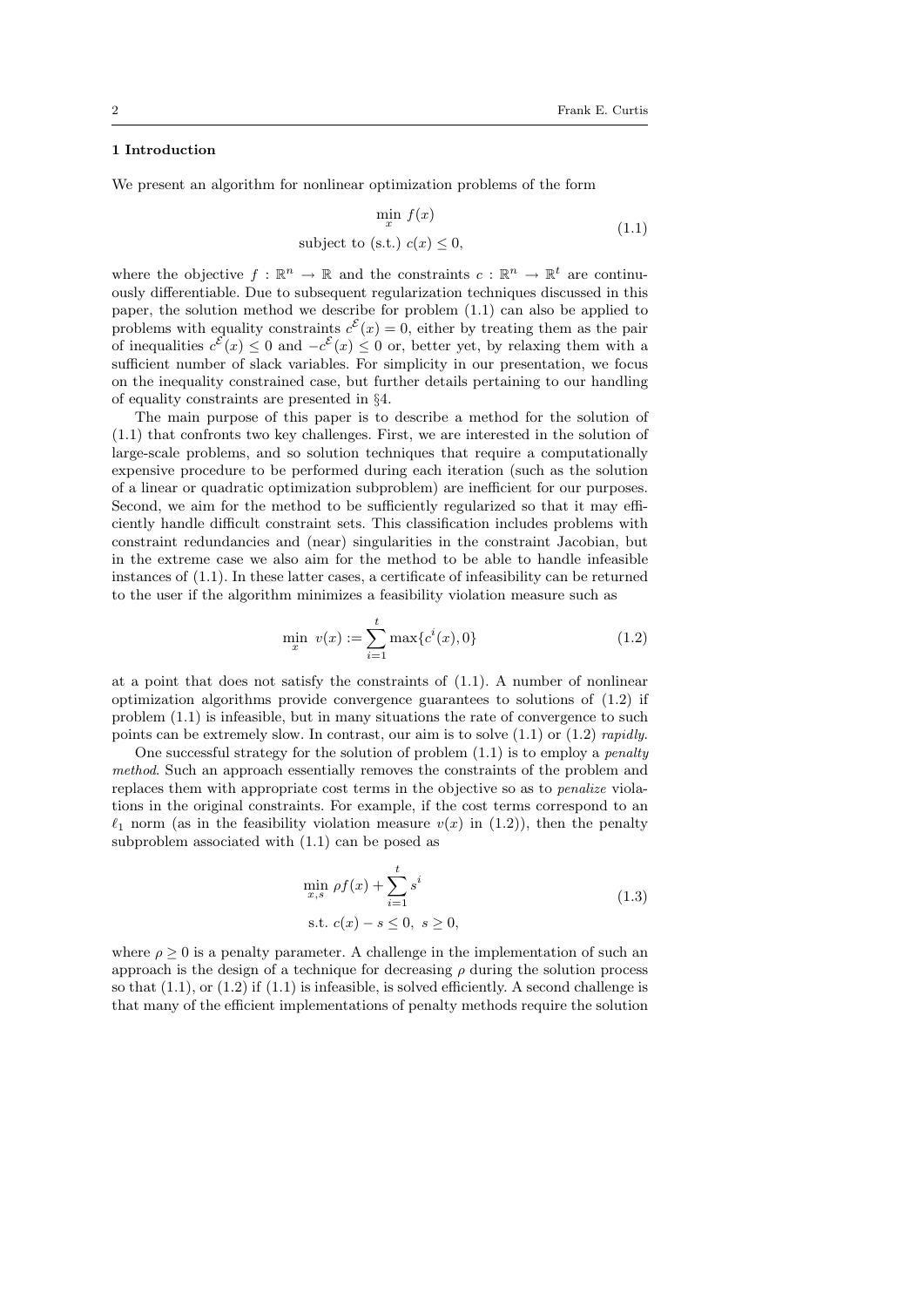of generally constrained linear or quadratic optimization subproblems numerous times throughout the solution process; e.g., see  $[5, 7-9, 19]$ . This fact makes such approaches intractable for many large-scale applications.

Interior-point methods present a more efficient alternative to penalty methods for the solution of large-scale problems. The methodology in such a strategy is to reduce the problem to one with only equality constraints through the addition of slack variables that are forced to remain *interior* to the non-negative orthant. The problem is then often reformulated as the logarithmic barrier subproblem

$$
\min_{x,r} f(x) - \mu \sum_{i=1}^{t} \ln r^{i}
$$
  
s.t.  $c(x) + r = 0$  (with  $r > 0$ ) (1.4)

for  $\mu > 0$ . Similar to penalty methods, a challenge in the implementation of an interior-point method is the design of an effective strategy for updating  $\mu$ , which must be driven to zero during the solution process to yield a solution to (1.1). A second challenge is that interior-point methods often lack a sophisticated mechanism for regularizing the constraints that is present in, say, a penalty approach. As a result, they can perform poorly on problems with difficult constraint sets.

In this paper, we motivate and describe an algorithm that employs both penalty and interior-point strategies. The hope is that by combining penalty and interiorpoint techniques in an appropriate manner, we may successfully maintain their advantages, but not suffer from their disadvantages. We join components of (1.3) and (1.4) to form the penalty-interior-point subproblem

$$
\min_{z} \phi(z; \rho, \mu) := \rho f(x) - \mu \sum_{i=1}^{t} (\ln r^{i} + \ln s^{i}) + \sum_{i=1}^{t} s^{i}
$$
\n
$$
\text{s.t. } \theta(z) := c(x) + r - s = 0 \quad \text{(with } (r, s) > 0\text{)}\tag{1.5}
$$

that is to be solved for the variables in  $z := (x, r, s)$ . This subproblem may be derived, for example, by applying an interior-point reformulation to the penalty subproblem (1.3) and then eliminating trivial equality constraints. Notice that if  $\rho > 0$ ,  $\mu = 0$ , and a solution to (1.5) has  $s = 0$ , then it corresponds to a solution of the nonlinear optimization problem (1.1). Similarly, if  $\rho = 0$  and  $\mu = 0$ , then a solution to (1.5) corresponds to a solution of the feasibility problem (1.2).

Our framework is not without significant challenges. Indeed, a daunting task in any approach that considers solving subproblem (1.5) in order to produce a solution to  $(1.1)$  or  $(1.2)$  is the design of an update strategy for two parameters: the penalty parameter  $\rho$  and the interior-point parameter  $\mu$ . However, we believe that we have designed an approach that is both intuitively appealing and yields solid preliminary performance results. Rather than tackle updates for  $\rho$  and  $\mu$ simultaneously, we have crafted a mechanism that updates their values sequentially during each iteration at the modest cost of only a few matrix-vector operations. Our numerical experiments illustrate that our updating scheme consistently results in fewer iterations than a more conservative strategy that only updates  $\rho$  and  $\mu$ by monitoring problem function values over the course of numerous iterations.

A number of related penalty-interior-point-like algorithms have previously been proposed, analyzed, and tested. The first such methods that in some way resemble our approach were the *modified barrier* methods proposed in  $[23, 27]$  (see also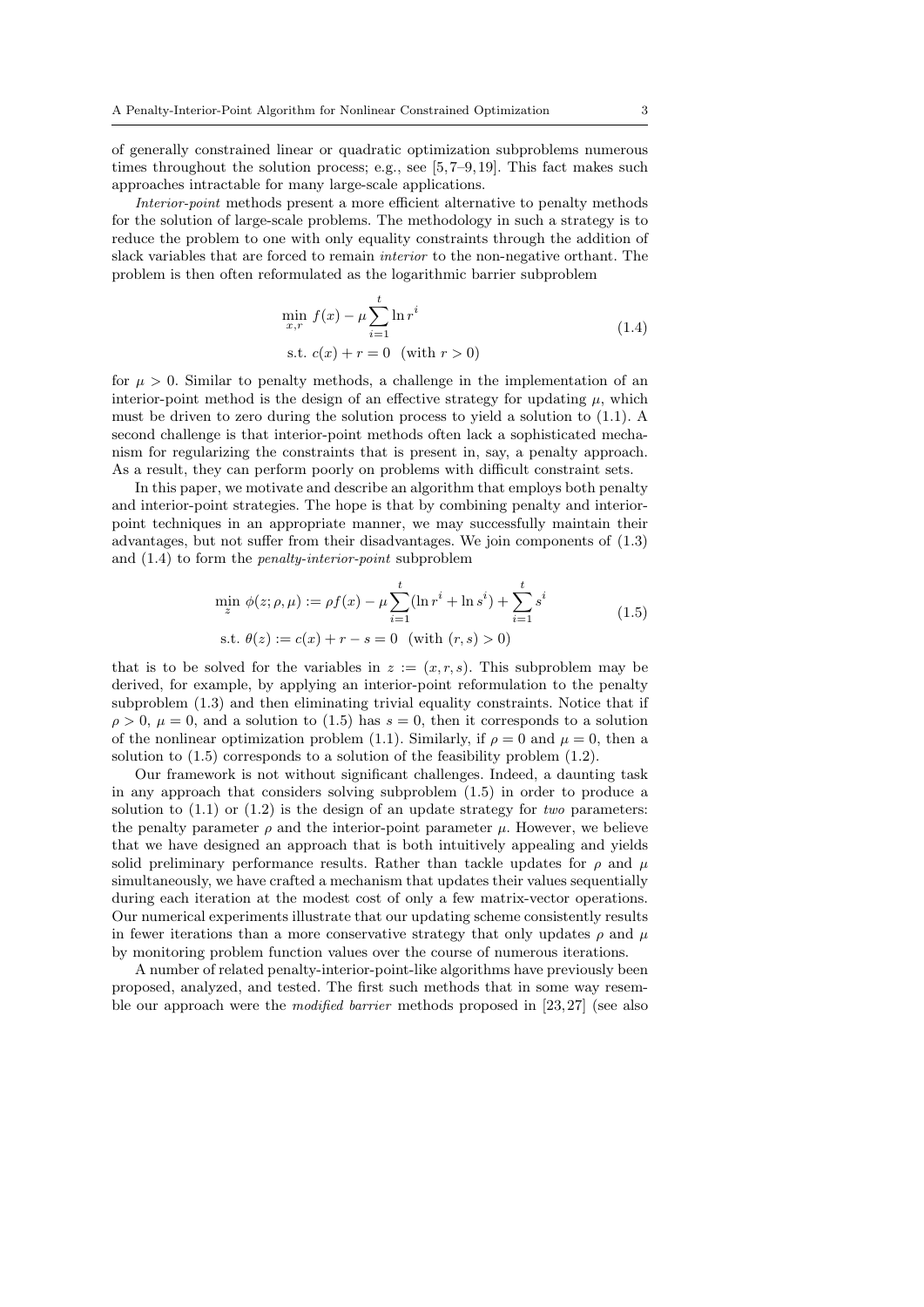[28]). These algorithms, originally developed to eradicate the ill-conditioning effects caused by classical logarithmic-barrier functions applied to inequality constrained problems, essentially incorporate Lagrange multiplier estimates to play the role of penalty parameters within a logarithmic barrier term. See also [15] for an extension of these methods to handle equality constraints through the use of augmented Lagrangians. More recent methods that also resemble our techniques are the penalty-barrier methods in [3, 4], the exterior-point approach discussed in [29], the *interior-point*  $\ell_1$ -penalty method proposed in [17], the *interior-point*  $\ell_2$ *penalty* method in [10,11], and the *penalty interior-point* algorithm in [1]. These algorithms (and ours) differ in detail, though they are all inspired by the benefits of regularization through penalties and the prospect of search direction calculations through linear system solves as in many interior-point methods.

The outline of this paper is as follows. In §2 we present theoretical foundations for our algorithm by illustrating that solving the penalty-interior-point subproblem (1.5) is an appropriate means for solving problem (1.1) or, if a feasible solution is not found, problem  $(1.2)$ . We then develop and present our algorithm in §3. Numerical results on a large collection of nonlinear optimization test problems are provided in §4 and concluding remarks are presented in §5.

Notation: We use superscripts to denote (sets of) elements of a vector and subscripts to denote iteration numbers of an algorithm. Vectors comprised of stacked subvectors are written as ordered lists of subvectors; e.g., by  $z = (x, r, s)$  we mean  $z = [x^T \, r^T \, s^T]^T$ . Displacements in variables are denoted by placing  $\Delta$  before the variable name, and for the displacement corresponding to a particular iteration  $k$ , the subscript follows the variable name. For example, the step in  $x$  computed during iteration k is denoted as  $\Delta x_k$ . Scalars and vectors are denoted by lowercase letters, matrices are denoted by capital letters, and the capitalization of a vector name indicates the diagonal matrix formed by placing elements of that vector on the diagonal; e.g.,  $R := diag(r)$ . I and e, respectively, denote the identity matrix and vector of all ones of any size, the expression  $M_1 \succ M_2$  is used to indicate that the matrix  $M_1 - M_2$  is positive definite, and all norms are considered  $\ell_2$  unless otherwise indicated. Finally, we denote the Hadamard (or Schur) product of two vectors e and s of the same length as the vector e∘s, which has entries  $(e \circ s)^i = e^i s^i$ .

### 2 Theoretical Foundations

In this section, we discuss relationships between the nonlinear optimization problem  $(1.1)$ , the feasibility problem  $(1.2)$ , the penalty subproblem  $(1.3)$ , and the penalty-interior-point subproblem (1.5). We argue that (1.3) and (1.5) have nice regularity properties no matter the properties of  $c(x)$  and that solving (1.5) is an appropriate technique for solving (1.3), which in turn is appropriate for solving  $(1.1)$  or  $(1.2)$ , depending on the selected value(s) for  $\rho$ . The results in this section are straightforward to prove and have appeared various times in the literature. Thus, formal proofs are not provided.

For now, we only make the following assumption.

**Assumption 2.1** The functions f and c are continuously differentiable on  $\mathbb{R}^n$ .

Under this assumption alone, we have the following result stating that, regardless of the properties of the constraints in (1.1), the penalty and penalty-interior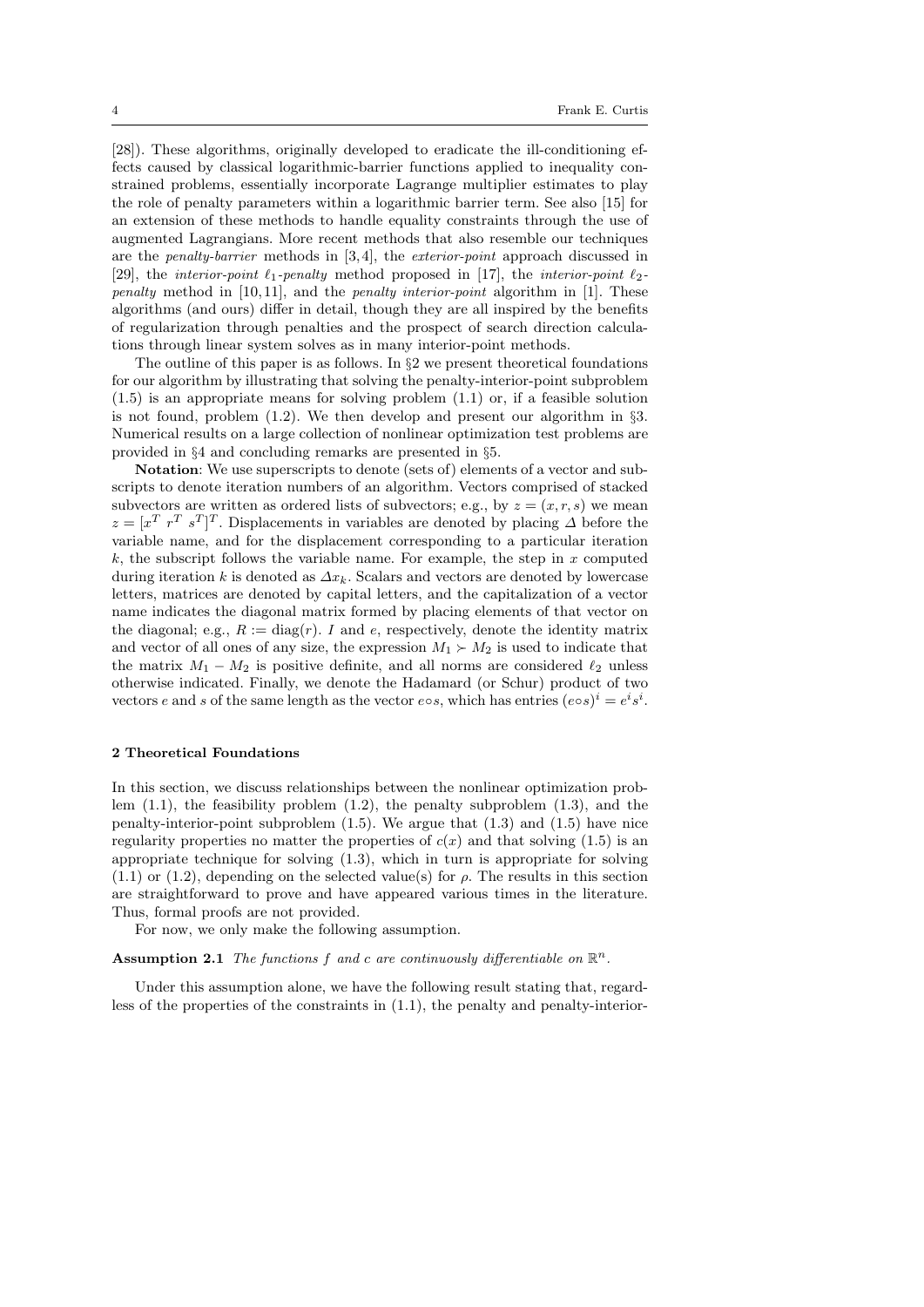point subproblems are always regular in the sense that the Mangasarian-Fromovitz constraint qualification (MFCQ) is satisfied at all feasible points.

**Theorem 2.2** If  $y = (x, s)$  is feasible for (1.3), then MFCQ for (1.3) is satisfied at y. Similarly, if  $z = (x, r, s)$  is feasible for (1.5), then MFCQ for (1.5) is satisfied at z.

Our goal now will be to argue that solving (1.5) for a sequence of interiorpoint parameters such that  $\mu \to 0$  is an effective means for solving (1.3). Indeed, this should already be evident if one views (1.5) as the interior-point subproblem for (1.3), but our remarks highlight restrictions that should be placed on the slack variables and on the Lagrange multipliers during the optimization process. We require specifications of first-order optimality conditions for subproblems (1.3) and (1.5), which are given below. In fact, first-order optimality conditions for (1.3) include those for the feasibility problem (1.2) as a special case.

**Definition 2.3** A point  $(x_{\rho}, s_{\rho}, \lambda_{\rho})$  is first-order optimal for (1.3) if it is feasible, satisfies the bounds  $s_\rho \geq 0$  and  $0 \leq \sigma_\rho \leq e$ , and satisfies

$$
\rho \nabla f(x_{\rho}) + \nabla c(x_{\rho}) \sigma_{\rho} = 0 \tag{2.1a}
$$

$$
\sigma_{\rho} \circ (c(x_{\rho}) - s_{\rho}) = 0 \tag{2.1b}
$$

$$
(e - \sigma_{\rho}) \circ s_{\rho} = 0. \tag{2.1c}
$$

In particular,  $(x_{\times}, s_{\times}, \sigma_{\times})$  is first-order optimal for (1.2) if the above hold for  $\rho = 0$ .

**Definition 2.4** A point  $(z, \lambda)$  is first-order optimal for  $(1.5)$  if  $(r, s) > 0$  and

$$
\rho \nabla f(x) + \nabla c(x)\lambda = 0 \tag{2.2a}
$$

$$
R\lambda - \mu e = 0 \tag{2.2b}
$$

$$
S(e - \lambda) - \mu e = 0 \tag{2.2c}
$$

$$
\theta(z) = 0. \tag{2.2d}
$$

The following result links first-order optimal points of (1.5) and those of (1.3).

**Theorem 2.5** If for any  $\rho \geq 0$  and  $\mu = 0$ , the point  $(z, \lambda)$  with  $(r, s) \geq 0$  and  $e \ge \lambda \ge 0$  is a first-order optimal point for (1.5), then  $(x_{\rho}, s_{\rho}, \sigma_{\rho}) = (x, s, \lambda)$  is a first-order optimal point for (1.3).

Of course, this last result considers the ideal situation in which a solution of (2.2) for  $\mu = 0$  are obtained with r, s, and  $\lambda$  satisfying appropriate conditions. However, it is useful to state the theorem as it clearly illustrates the particular bounds that should be placed on the slack variables and Lagrange multipliers during the solution process. In particular, the slack variables should be forced to remain interior to the nonnegative orthant and each multiplier should be restricted to  $(0, 1)$  so that, in the limit, a sequence of (approximate) solutions to  $(2.2)$  for  $\mu \rightarrow 0$  will converge to a first-order optimal point for (1.3).

The hope in solving the penalty subproblem (1.3) is that, as long as the penalty parameter  $\rho > 0$  has been set appropriately, a solution of (1.3) will correspond to a solution of the nonlinear optimization problem (1.1). (Note that it has already been established in Definition 2.3 that solutions of (1.3) for  $\rho = 0$  correspond to solutions of the feasibility problem (1.2).) Thus, we are now ready to consider the relationship between these two problems, for which we require first-order optimality conditions for problem (1.1).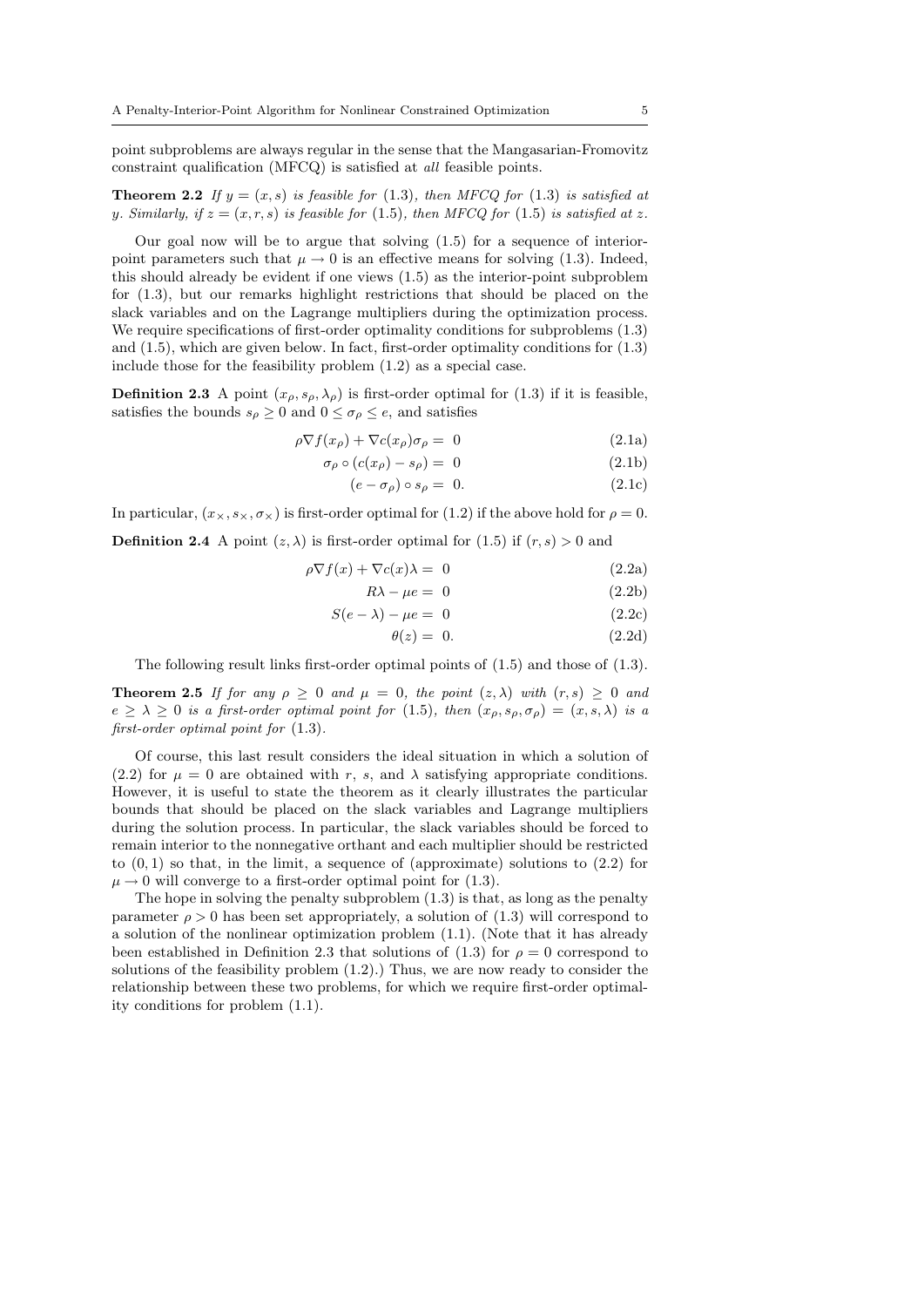**Definition 2.6** A point  $(x_*, \sigma_*)$  is first-order optimal for (1.1) if it is feasible, satisfies the bound  $\sigma_* \geq 0$ , and satisfies

$$
\nabla f(x_*) + \nabla c(x_*) \sigma_* = 0 \tag{2.3a}
$$

$$
\sigma_* \circ c(x_*) = 0. \tag{2.3b}
$$

The following result is well-known and the proof is straightforward.

**Theorem 2.7** If for  $\rho > 0$  the point  $(x_\rho, s_\rho, \sigma_\rho)$  is a first-order optimal point for (1.3) with  $c(x_\rho) \leq 0$ , then  $(x_*, \sigma_*) = (x_\rho, \sigma_0/\rho)$  is a first-order optimal point for (1.1).

This result confirms that solving the penalty problem (1.3) is an effective means for solving (1.1) or (1.2). That is, if  $\rho > 0$  can be chosen small enough so that the solution of  $(1.3)$  provides a feasible solution to  $(1.1)$ , then the slack variables will vanish and an optimal primal-dual pair for (1.1) is at hand. On the other hand, if no such  $\rho$  can be found, then the algorithm should reduce  $\rho \to 0$  so that a certificate of infeasibility can be returned in the form of a primal-dual pair for (1.2) that corresponds to an infeasible point for (1.1).

Our last result shows that as long as the Lagrange multipliers in (2.3) are finite, there exists a sufficiently small penalty parameter such that a particular first-order optimal point of  $(1.1)$  corresponds to a first-order optimal point for  $(1.3)$ . Thus, if  $(1.1)$  is feasible and a constraint qualification is assumed that guarantees finiteness of the Lagrange multipliers at all first-order optimal points, then there exists an overall lower bound on  $\rho$  needed for solving (1.1).

**Theorem 2.8** If  $(x_*, \sigma_*)$  is a first-order optimal point for (1.1), then for all penalty parameter values  $\rho \in (0, 1/\|\sigma_{*}\|_{\infty})$ , the point  $(x_{\rho}, s_{\rho}, \sigma_{\rho}) = (x_{*}, 0, \rho\sigma_{*})$  is a firstorder optimal point for (1.3). Thus, if the set of Lagrange multipliers corresponding to solutions of (2.3) is bounded, then there exists  $\rho_* > 0$  such that any first-order optimal point for (1.1) corresponds to a first-order optimal point for (1.3) for  $\rho = \rho_*$ .

One option for guaranteeing finiteness of the set of optimal Lagrange multipliers is to impose, for example, MFCQ on (1.1) itself. An assumption such as this is common, but it is important to note that it cannot be imposed if equality constraints are handled inappropriately. Thus, although we consider the inequality constrained form (1.1) for the majority of our discussion, it is crucial to outline reasonable means for solving generally constrained problems. We do this in §4.

This concludes our discussion of the theoretical foundations for our proposed algorithm. We have seen that the penalty-interior-point subproblem (1.5) is sufficiently regular in that MFCQ is satisfied at all feasible points. This same property holds for the penalty subproblem  $(1.3)$ , to which  $(1.5)$  (in some sense) converges as  $\mu \to 0$ . Thus, we expect solving (1.5) to be a reasonable task, even if the constraints of problem (1.1) are difficult or infeasible. Moreover, we have seen that as long as the penalty and interior-point parameters are updated appropriately and the slack variables and Lagrange multipliers are restricted to remain in appropriate intervals, first-order optimal points for either (1.1) or (1.2) can be obtained by solving the first-order optimality conditions (2.2).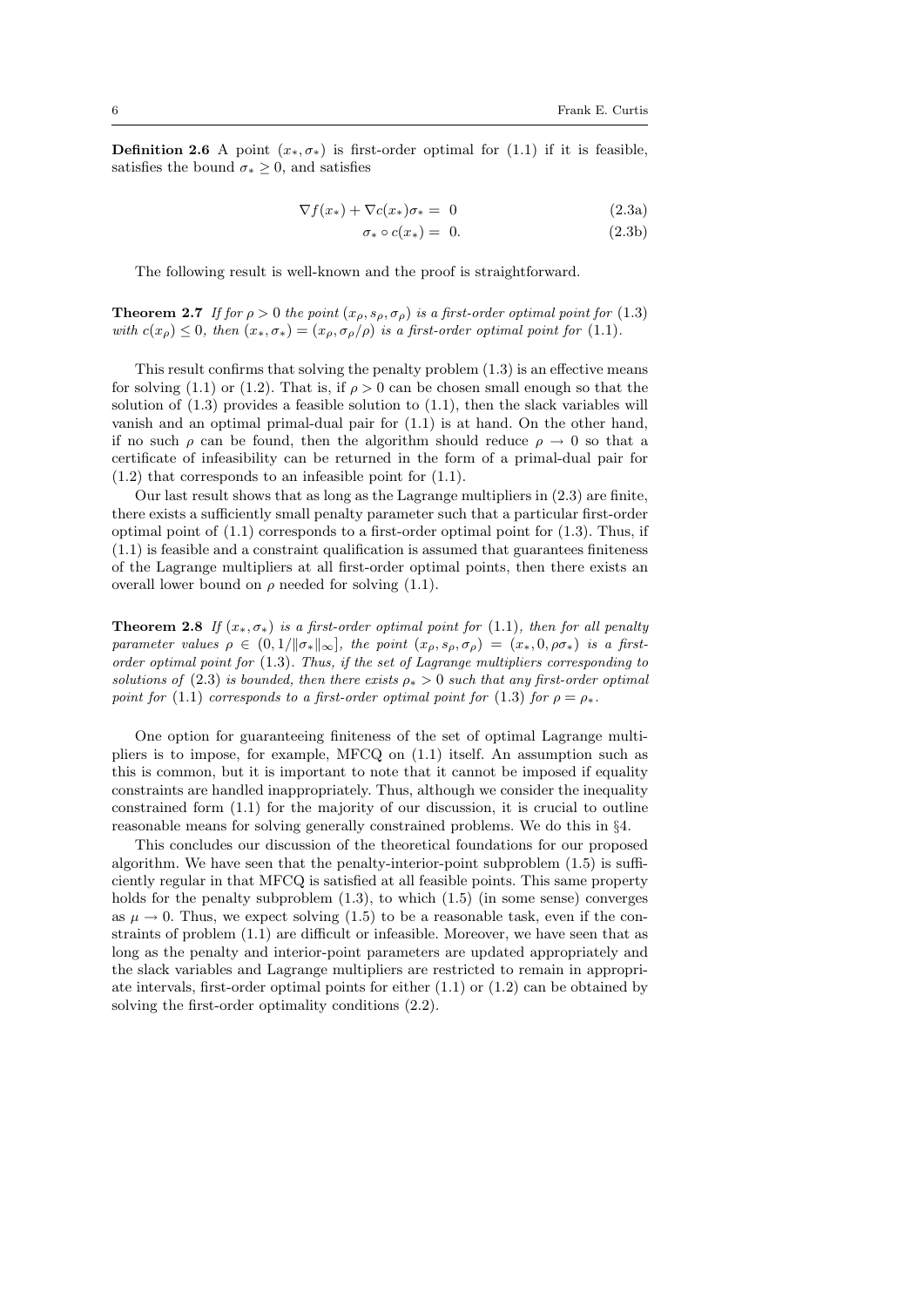## 3 Algorithm Development

We develop the details of our algorithm in a couple stages so as to highlight the important aspects of each component. For given  $\rho$  and  $\mu$ , the algorithm essentially amounts to a Newton iteration with a line search for solving (2.2), with additional functionalities for maintaining the slack variables and Lagrange multipliers in appropriate intervals, and to enforce descent on a merit function. We begin with the basics behind our step computation and line search, and then discuss strategies for updating the penalty and interior-point parameters during each iteration. Complete descriptions of a conservative and an aggressive algorithm are presented during the course of this section.

## 3.1 Search direction computation and line search

Our search direction computation is derived from a Newton iteration applied to the optimality conditions for problem (1.5) for given values of the penalty parameter  $\rho$  and the interior-point parameter  $\mu$ . In particular, applying a Newton iteration to (2.2), we obtain the linear system

$$
\begin{bmatrix}\nH_k & 0 & 0 & \nabla c(x_k) \\
0 & \Omega_k & 0 & I \\
0 & 0 & \Gamma_k & -I \\
\nabla c(x_k)^T & I & -I & 0\n\end{bmatrix}\n\begin{bmatrix}\n\Delta x_k \\
\Delta r_k \\
\Delta s_k \\
\Delta \lambda_k\n\end{bmatrix} = -\n\begin{bmatrix}\n\rho \nabla f(x_k) + \nabla c(x_k) \lambda_k \\
\lambda_k - \mu R_k^{-1} e \\
e - \lambda_k - \mu S_k^{-1} e \\
\theta(z_k)\n\end{bmatrix}.
$$
\n(3.1)

Defining the Lagrangian of (1.5) to be

$$
L(z, \lambda; \rho, \mu) := \phi(z; \rho, \mu) + \lambda^T \theta(z),
$$

an appropriate choice for  $H_k$  is any sufficiently positive definite approximation

$$
H_k \approx \nabla_{xx}^2 L(z_k, \lambda_k; \rho) = \rho \nabla_{xx}^2 f(x_k) + \sum_{i=1}^t \lambda_k^i \nabla_{xx}^2 c^i(x_k).
$$
 (3.2)

For the (diagonal) matrices  $\Omega_k$  and  $\Gamma_k$ , there are two choices depending on whether the second and third blocks in  $(2.2)$  are scaled — with R and S, respectively before or after derivatives are taken to derive the Newton system (3.1). If the equations are scaled beforehand, then this leads to a primal step computation with  $\Omega_k := \mu R_k^{-2}$  and  $\Gamma_k := \mu S_k^{-2}$ . If the equations are scaled afterward, then we have a primal-dual step computation with  $\Omega_k := R_k^{-1} \Lambda_k$  and  $\Gamma_k := S_k^{-1} (I - \Lambda_k)$ . It is generally accepted that computational experience supports the primal-dual option over the primal option, so we make this choice in our implementation.

As stated, the linear system (3.1) forms the basis of our search direction computation. We incorporate an additional procedure, however, to adjust the slack variables during the solution process. The procedure, which we call a slack reset (see also the "magical steps" of  $[17, §6.1]$ ), effectively eliminates the slack variables from much of the iteration, and proceeds in the following manner. Suppose that  $x_k$  is given so that  $c(x_k)$  is known. Then, consider setting  $r_k$  and  $s_k$  so as to solve

$$
\min_{r,s} - \mu \sum_{i=1}^{t} (\ln r^i + \ln s^i) + \sum_{i=1}^{t} s^i
$$
\n
$$
\text{s.t. } c(x_k) + r - s = 0 \quad \text{(with } (r,s) > 0\text{)}
$$
\n(3.3)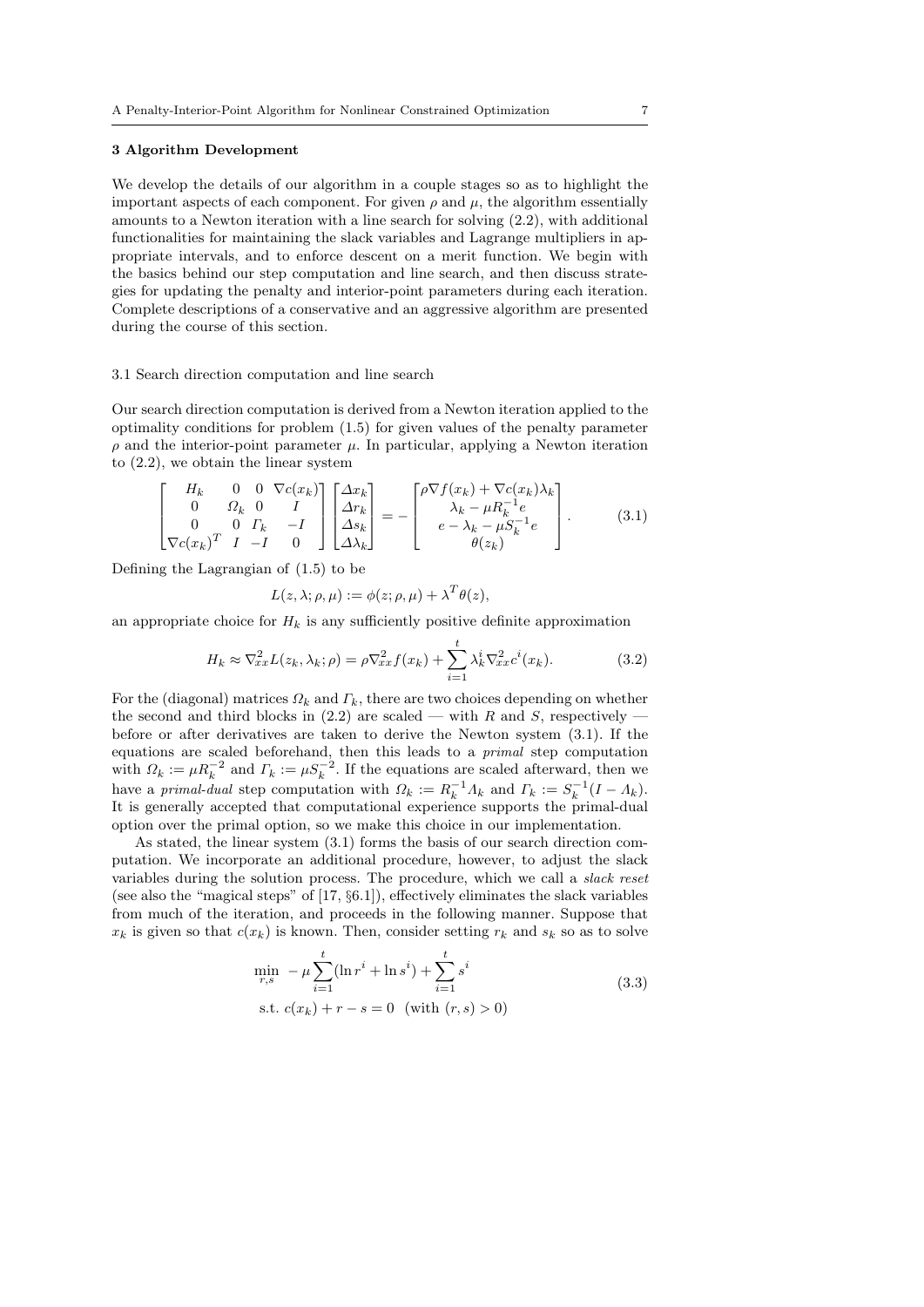for a given  $\mu$ . (Note that, with x fixed at  $x_k$ , (1.5) reduces to (3.3).) This problem is convex and separable, and it has the unique solution defined by

$$
r_k^i = r^i(x_k; \mu) := \mu - \frac{1}{2}c^i(x_k) + \frac{1}{2}\sqrt{c^i(x_k)^2 + 4\mu^2}
$$
  
and 
$$
s_k^i = s^i(x_k; \mu) := \mu + \frac{1}{2}c^i(x_k) + \frac{1}{2}\sqrt{c^i(x_k)^2 + 4\mu^2}
$$
(3.4)

for all  $i = 1, \ldots, t$ . Thus, at any iterate  $x_k$  and for any  $\mu > 0$ , the slack variables  $r_k$  and  $s_k$  can be set explicitly and trivially to solve  $(3.3)$ .

Applied at the start (or, equivalently, at the end) of every iteration, the important effects of this slack reset are two-fold. First, the obvious effect is that the constraints of (1.5) are satisfied throughout the solution process. This means that, with respect to the optimality conditions (2.2), the rest of the algorithm need only focus on satisfying the components  $(2.2a)$  and  $(2.2b)$ – $(2.2c)$  pertaining to dual feasibility and complementarity, respectively. The more significant effect, however, relates to the fact that we can avoid having to define a *third* parameter (along with  $\rho$  and  $\mu$ ) that might otherwise be needed in a merit function to balance the priorities of minimizing the objective and satisfying the constraints of (1.5). That is, with  $r_k = r(x_k; \mu)$  and  $s_k = s(x_k; \mu)$  defined by (3.4), the component  $\Delta x_k$ obtained by solving (3.1) is a descent direction at  $x = x_k$  for the merit function

$$
\widetilde{\phi}(x;\rho,\mu) := \rho f(x) - \mu \sum_{i=1}^t (\ln r^i(x;\mu) + \ln s^i(x;\mu)) + \sum_{i=1}^t s^i(x;\mu).
$$

We formalize this claim with Lemma 3.1 below, the proof of which is straightforward. We assume that  $H_k$  in (3.1) yields

$$
\Delta x_k^T H_k \Delta x_k + \Delta r_k^T \Omega_k \Delta r_k + \Delta s_k^T \Gamma_k \Delta s_k > 0
$$
  
for all  $\Delta z_k \neq 0$  such that  $\nabla c(x_k)^T \Delta x_k + \Delta r_k - \Delta s_k = 0,$  (3.5)

which, since  $(r_k, s_k) > 0$  and  $\lambda_k \in (0, 1)$  imply  $\Omega_k \succ 0$  and  $\Gamma_k \succ 0$ , means

$$
\Delta x_k^T H_k \Delta x_k > 0 \text{ for all } \Delta x_k \neq 0 \text{ such that } \nabla c(x_k)^T \Delta x_k = 0.
$$

This is a standard positive-definiteness assumption for line search methods with search direction computations similar to (3.1).

**Lemma 3.1** Suppose (3.5) holds and let  $r_k = r(x_k; \mu)$  and  $s_k = s(x_k; \mu)$  be set as in (3.4). Then, the search direction  $\Delta x_k$  yielded by (3.1) satisfies

$$
\nabla \widetilde{\phi}(x_k; \rho, \mu)^T \Delta x_k = \nabla \phi(z_k; \rho, \mu)^T \Delta z_k
$$
  
= 
$$
-\Delta x_k^T H_k \Delta x_k - \Delta r_k^T \Omega_k \Delta r_k - \Delta s_k^T \Gamma_k \Delta s_k < 0
$$
 (3.6)

and so is a descent direction for  $\widetilde{\phi}(x; \rho, \mu)$  at  $x = x_k$ .

It is also prudent to clearly state the relationship between (unconstrained) minimizers of the merit function  $\phi(x; \rho, \mu)$  and first-order optimal points of (1.5) when the slack variables are set as in (3.4) and the Lagrange multipliers are computed as in the Newton system (3.1). We do so with the following theorem. The proof of the result is straightforward.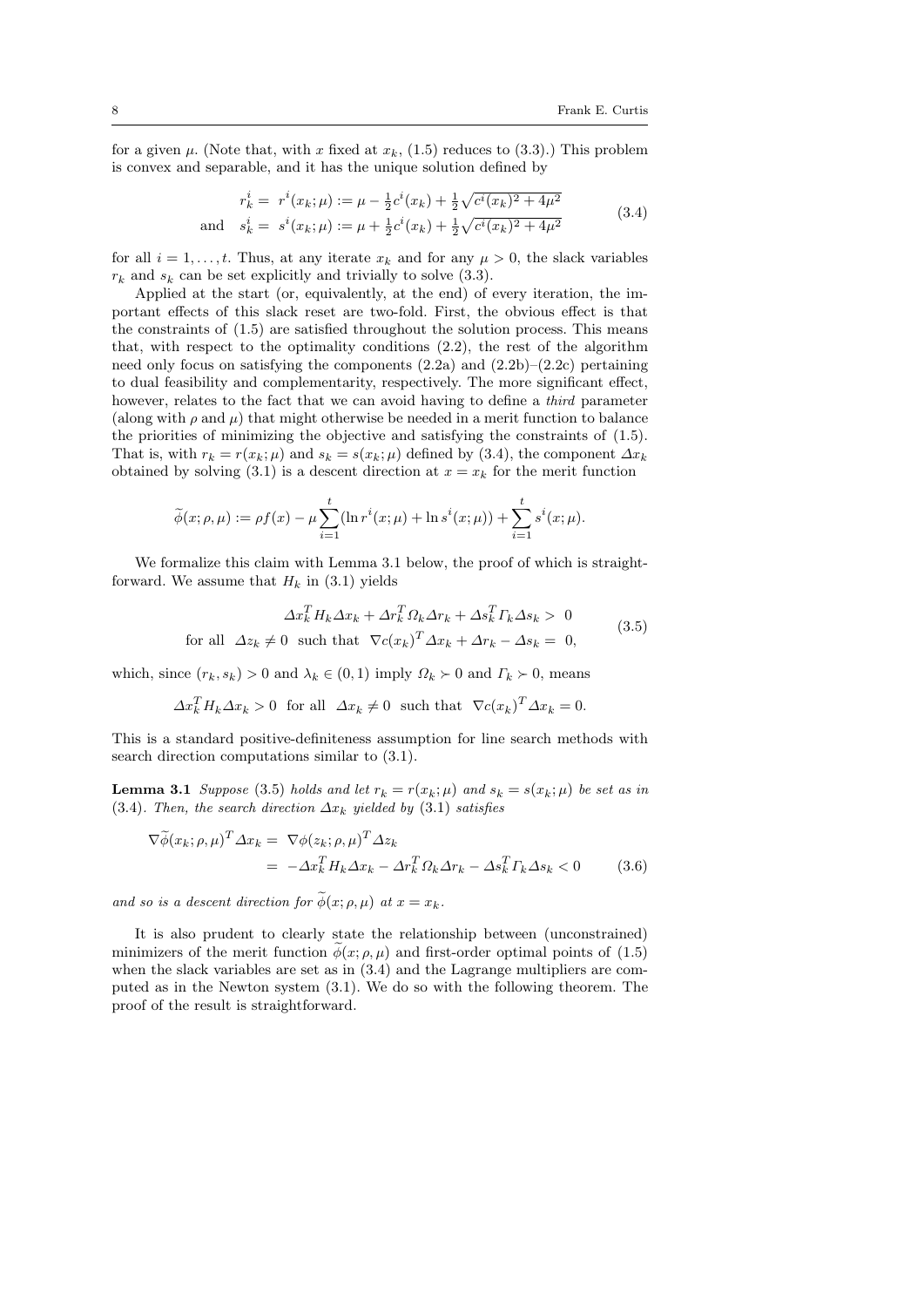**Theorem 3.2** Suppose that for fixed  $\rho$  and  $\mu$  the sequence of iterates  $\{x_k\}$  yields

$$
\nabla \widetilde{\phi}(x_k; \rho, \mu) \to 0,\tag{3.7}
$$

 $r_k$  and  $s_k$  are set by (3.4) for all k, and the Lagrange multipliers  $\{\lambda_k\}$  yield

$$
\left\| \begin{bmatrix} R_k \lambda_k - \mu e \\ S_k (e - \lambda_k) - \mu e \end{bmatrix} \right\| \to 0.
$$
 (3.8)

Then, any limit point  $(z_*, \lambda_*)$  of  $\{(z_k, \lambda_k)\}\$ is first-order optimal for  $(1.5)$ .

The backtracking line search procedure in our algorithm proceeds in the following manner. First, as in the implementation of many other interior-point methods, we restrict the search by observing fraction-to-the-boundary rules for the slack variables; see Definition 2.4 and Theorem 2.5. An appropriate feature in our case, however, is that these rules take into account our slack reset procedure; i.e., we require that the primal steplength  $\alpha_k \in (0,1]$  satisfies

$$
r(x_k + \alpha_k \Delta x_k; \mu) \ge \tau r_k \quad \text{and} \quad s(x_k + \alpha_k \Delta x_k; \mu) \ge \tau s_k \tag{3.9}
$$

for a given  $\tau \in (0,1)$ . We also require that the steplength satisfies

$$
\widetilde{\phi}(x_k + \alpha_k \Delta x_k; \rho, \mu) \le \widetilde{\phi}(x_k; \rho, \mu) + \alpha_k \eta \nabla \widetilde{\phi}(x_k; \rho, \mu)^T \Delta x_k \tag{3.10}
$$

for some  $\eta \in (0,1)$ . Once  $\alpha_k \in (0,1]$  is set satisfying (3.9) and (3.10), we update

$$
x_{k+1} \leftarrow x_k + \alpha_k \Delta x_k, \quad r_{k+1} \leftarrow r(x_{k+1}; \mu), \quad \text{and} \quad s_{k+1} \leftarrow s(x_{k+1}; \mu).
$$
 (3.11)

In the dual space, we impose a fraction-to-the-boundary rule to compute

$$
\beta_k = \max\{\beta \in (0, 1] : \lambda_k + \beta \Delta \lambda_k \in [\tau \lambda_k, e - \tau(e - \lambda_k)]\}
$$
(3.12)

and then update

$$
\lambda_{k+1} \leftarrow \lambda_k + \beta_k \Delta \lambda_k. \tag{3.13}
$$

The rule (3.12) is imposed to ensure  $\lambda_k \in (0,1)$  for all k.

Note that if the interior-point parameter  $\mu$  is changed after the update (3.11), but before the start of the next iteration, then the slack variables should again be reset by (3.4) since this computation is trivial.

# 3.2 Updating the penalty and interior-point parameters

We are now ready to present our techniques for updating the penalty and interiorpoint parameters during the optimization process. In the pursuit of appropriate updates for these quantities, there are at least two significant challenges. The first is the design of updating techniques that result in rapid convergence to either a first-order optimal point of the nonlinear optimization problem (1.1) or the feasibility problem (1.2). The second is that the user (and so the algorithm) does not know beforehand which of these problems should be solved. The algorithm must determine dynamically the emphasis that should be placed on minimizing violations in feasibility and minimizing the objective of  $(1.1)$ , bearing in mind that there should be a preference for solving  $(1.1)$  instead of only solving  $(1.2)$ .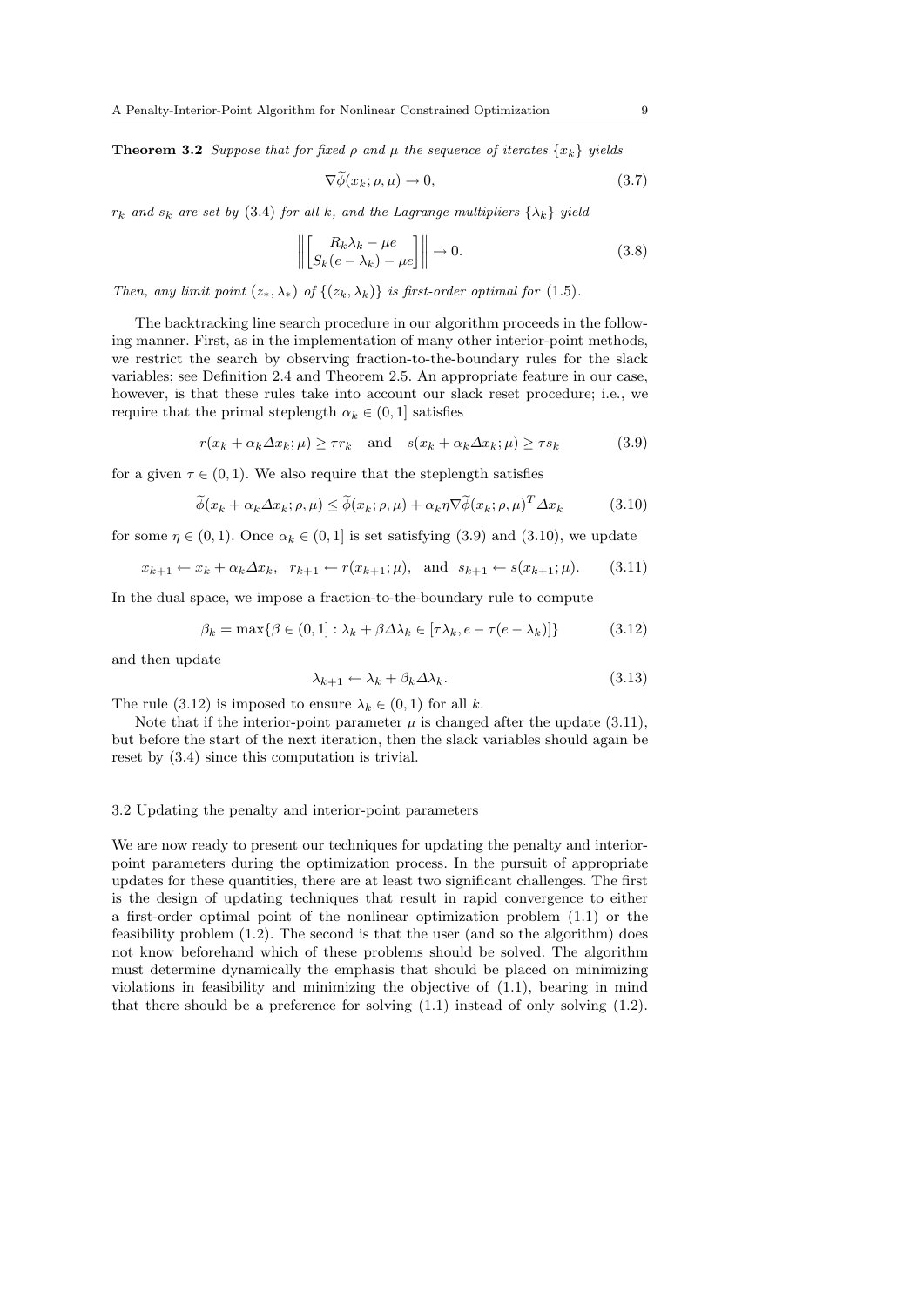We present two updating schemes — one conservative and one aggressive — the latter of which we believe successfully addresses these challenges.

Our conservative strategy is detailed as Algorithm 1 below. At the heart of the algorithm is the conservative strategy for interior-point methods known as the Fiacco-McCormick approach [13]. In our context, this approach corresponds to setting fixed values for  $\rho$  and  $\mu$  until (2.2) is satisfied to a sufficient accuracy, at which point  $\mu$  is decreased and the procedure is repeated. Despite the fact that it suffers from important limitations, this monotone approach has been employed in various interior-point algorithms due to the foundation it provides for ensuring global convergence; e.g., see [6,32]. As for updating the penalty parameter  $\rho$ , Algorithm 1 uses a simple approach that only decreases  $\rho$  when a (sufficiently accurate) solution of (1.5) does not correspond to a (sufficiently accurate) solution to (1.1). We also include a safeguard to ensure that the iterates do not diverge from the feasible region. (Specific conditions corresponding to such statements as "satisfied to a sufficient accuracy" will be presented in detail in §4.)

Algorithm 1 Penalty-interior-point algorithm with conservative updates

- 1: (Initialization): Choose a fraction-to-the-boundary parameter  $\tau \in (0, 1)$ , sufficient decrease parameter  $\eta \in (0,1)$ , backtracking parameter  $\gamma \in (0,1)$ , reduction parameters  $\kappa_{\rho} \in (0,1)$ and  $\kappa_{\mu} \in (0, 1)$ , and infeasibility warning level  $\omega > 0$ . Choose an initial penalty parameter  $\rho > 0$  and interior-point parameter  $\mu > 0$ . Choose an initial primal-dual iterate  $(x_0, \lambda_0)$ and set the slack variables  $(r_0, s_0)$  by  $(3.4)$ . Set  $k \leftarrow 0$ .
- 2: (Optimality check): If (2.2) with  $\mu = 0$  is satisfied to a sufficient accuracy and  $v(x_k)$  is sufficiently small, then terminate;  $x_k$  is a first-order optimal point for (1.1).
- 3: (Infeasibility check): If (2.2) with  $(\rho, \mu) = (0, 0)$  is satisfied to a sufficient accuracy and  $v(x_k)$  is not sufficiently small, then terminate;  $x_k$  is an infeasible stationary point for (1.1).
- 4: (Hessian computation): Set  $H_k$  so (3.5) holds,  $\Omega_k := R_k^{-1} \Lambda_k$ , and  $\Gamma_k := S_k^{-1} (I \Lambda_k)$ .
- 5: (Search direction computation): Compute  $(\Delta z_k, \Delta \lambda_k)$  by (3.1).
- 6: (Line search): Set  $\alpha_k$  as the largest value in  $\{\gamma^0, \gamma^1, \gamma^2, \dots\}$  such that (3.9) and (3.10) are satisfied and set  $\beta_k$  by (3.12).
- 7: (Iterate update): Set  $z_{k+1}$  and  $\lambda_{k+1}$  by (3.11) and (3.13), respectively.
- 8: (Interior-point parameter update): If (2.2) is satisfied to a sufficient accuracy, then set  $\mu \leftarrow \kappa_{\mu} \mu$  and reset  $r_{k+1}$  and  $s_{k+1}$  by (3.4).
- 9: (Penalty parameter update): If (2.2) with  $\mu = 0$  is satisfied to a sufficient accuracy and  $v(x_k)$  is not sufficiently small, or if  $v(x_{k+1}) > \max\{v(x_0), v(x_k), \omega\}$ , then set  $\rho \leftarrow \kappa_\rho \rho$ .

10: (k increment): Set  $k \leftarrow k+1$  and go to step 2.

The conservative updating strategy in Algorithm 1 is representative of the updating schemes that have been implemented in other penalty-interior-point-like algorithms. Indeed, the algorithm in [1] essentially follows this same approach, except that it defines a unique penalty parameter for each slack variable. The algorithms in  $[10, 17]$  update the penalty parameter by monitoring a feasibility violation measure over the course of all iterations — another type of conservative technique — though their method for updating the interior-point parameter is the same as the Fiacco-McCormick approach described above. Finally, the methods in [4, 29] either update their parameters by a fixed factor during every iteration or by monitoring problem function values over the course of the optimization process.

These conservative approaches will perform well in situations when problem (1.1) is feasible and the initial penalty parameter value is sufficiently small so that obtaining a first-order optimal point for (1.5) immediately yields a first-order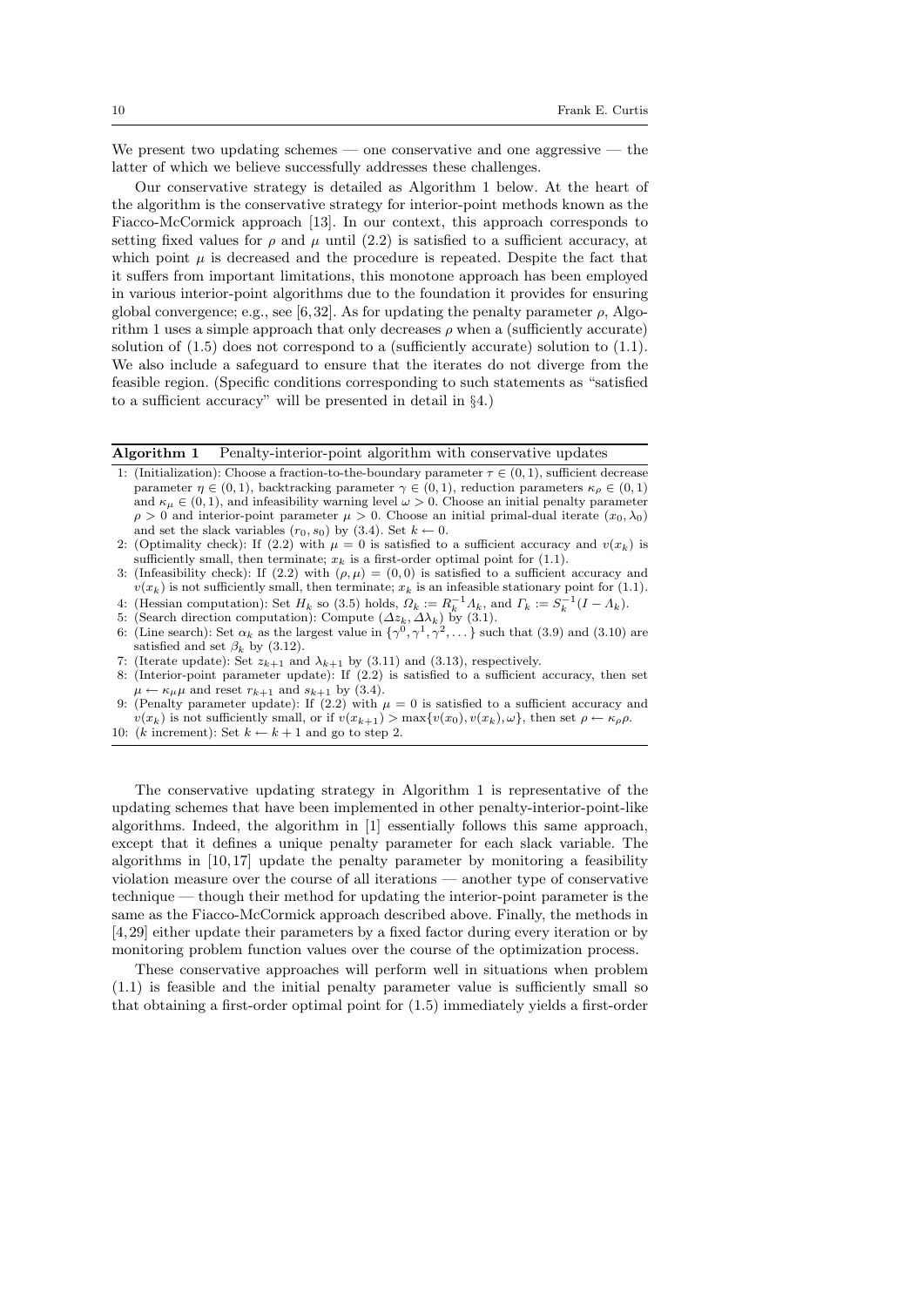optimal point for  $(1.1)$ . However, in other cases — such as when the initial penalty parameter is too large, the nonlinear optimization problem (1.1) is infeasible, or if a conservative update for  $\mu$  leads to slow convergence — they may lead to slow convergence. For example, in the context of Algorithm 1, each distinct value for the penalty parameter  $\rho$  potentially requires the computational efforts of a complete run of a standard interior-point algorithm. This can be exceedingly expensive if  $\rho$ must eventually be reduced to (near) zero.

Our main approach is a more aggressive strategy as it considers changes in  $ρ$  and  $μ$  during every iteration. In such a context, it is important to note that, in practice, it is reasonable to set the primal-dual matrix on the left-hand side of (3.1) as a fixed quantity throughout a given iteration. The values for  $\rho$  and  $\mu$ normally influence the values for  $H_k$ ,  $\Omega_k$ , and  $\Gamma_k$ , but since we will be interested in comparing the solutions of (3.1) for various pairs  $(\rho, \mu)$ , it is beneficial to fix these matrices so that only one matrix factorization is required per iteration (see  $§4$  for further details on how this can be done). In this manner, changes in  $\rho$  and  $\mu$  during the search direction computation will only effect the right-hand side of (3.1). There are two key drawbacks to performing the operations in this way, both of which are accounted for in our algorithm. The first drawback is that not having  $H_k$  depend on  $\rho$  may hinder the algorithm from converging quickly on infeasible problems. We rectify this through a condition that may decrease  $\rho$  quite rapidly, when appropriate. The second drawback is that not having  $\Omega_k$  and  $\Gamma_k$  depend on  $\mu$  means that we are in danger of losing the descent property for the merit function  $\phi(x; \rho, \mu)$  proved in Lemma 3.1. We rectify this by enforcing an explicit condition on the directional derivative of this function.

During iteration  $k$ , we define a finite set of potential penalty parameter values  $\mathcal{R}_k$  and a finite set of potential interior-point parameters  $\mathcal{M}_k$ . In the set  $\mathcal{R}_k$ , we include the current  $\rho$  and lesser values; i.e., we do not allow the penalty parameter to increase. In the set  $\mathcal{M}_k$ , we also only include the current  $\mu$  and lesser values, but remark that variants of our approach may include greater values in order to allow the interior-point parameter to increase (assuming appropriate safeguards are in place); see [26]. See §4 for our choices of  $\mathcal{R}_k$  and  $\mathcal{M}_k$  in our implementation. In our strategy below, we begin by fixing  $\rho$  as the largest value for which we have an admissible pair  $(\rho, \mu)$  with  $\rho \in \mathcal{R}_k$  and  $\mu \in \mathcal{M}_k$ . The definition of an admissible pair changes depending on whether or not the current iterate is sufficiently feasible, but in either case the definition is based on a series of conditions defined in terms of the parameters themselves and the resulting search direction. Once  $\rho$  has been fixed in this manner, we then set  $\mu$  so that the resulting pair  $(\rho, \mu)$  is still admissible and the resulting search direction satisfies an additional condition.

The cornerstones of our approach can be summarized as two main ideas: (1) For updating the penalty parameter, define a quantity with known desirable properties related to the pursuit of primal feasibility on which a series of updating conditions can be based, and (2) for updating the interior-point parameter, define a measure related to the pursuit of dual feasibility and complementarity through which the algorithm can promote long steps and fast convergence. These types of ideas have appeared separately before in the literature, namely in the steering rules for updating a penalty parameter described in [9] and the adaptive barrier rules for updating an interior-point parameter described in [26]. However, to the best of our knowledge, this is the first work in which these distinct strategies have been combined.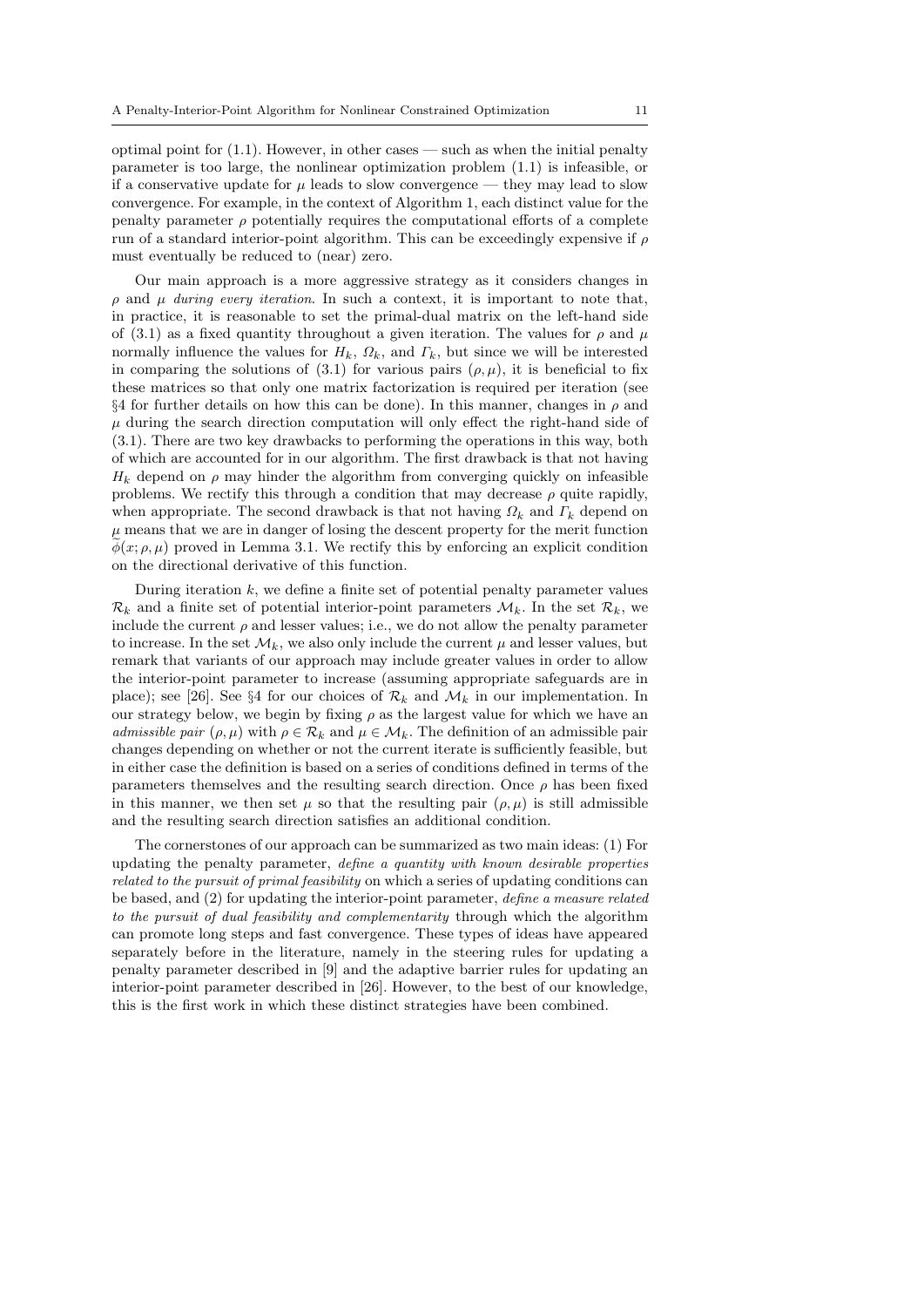For updating  $\rho$ , we define the type of quantity mentioned in the previous paragraph by considering the following linear model of the penalty-interior-point function  $\phi(z; \rho, \mu)$  about a given point z:

$$
l(\Delta z; \rho, \mu, z) := \phi(z; \rho, \mu) + \nabla \phi(z; \rho, \mu)^T \Delta z.
$$

At an iterate  $z_k$ , let  $\Delta z_k^{\rho,\mu}$  denote the search direction computed by (3.1) for given values of  $\rho$  and  $\mu$  on the right-hand side. (Similar notation is also used below for the search direction component  $\Delta x_k^{\rho,\mu}$ .) The reduction in  $l(\Delta z; \rho,\mu,z)$  at  $z_k$  for such a computed search direction is then

$$
\Delta l(\Delta z_k^{\rho,\mu}; \rho, \mu, z_k) := l(0; \rho, \mu, z_k) - l(\Delta z_k^{\rho,\mu}; \rho, \mu, z_k)
$$
  
= - \nabla \phi(z\_k; \rho, \mu)^T \Delta z\_k^{\rho,\mu}.

Since (3.1),  $\theta(z_k) = 0$ , and (3.5) yield (3.6), this reduction is positive for any nonzero step. In particular, a nonzero solution to (3.1) for  $\rho = 0$  yields

$$
\Delta l(\Delta z_k^{0,\mu}; 0, \mu, z_k) > 0. \tag{3.14}
$$

The fact that we know this quantity is strictly positive is of central importance since we can use it as an appropriate measure of the potential progress toward primal feasibility that is possible from the current iterate.

If a given iterate is infeasible, then we define an admissible pair  $(\rho, \mu)$  as any satisfying the conditions outlined in the following bullets.

– We aim to ensure that the progress toward attaining (linearized) primal feasibility is proportional to the level that would be obtained with  $\rho = 0$ . To this end, along with the linear model of  $\phi(z; \rho, \mu)$  defined above, we also define the linear model of the merit function  $\widetilde{\phi}(x; \rho, \mu)$  given by

$$
\widetilde{l}(\Delta x; \rho, \mu, x) := \widetilde{\phi}(x; \rho, \mu) + \nabla \widetilde{\phi}(x; \rho, \mu)^T \Delta x.
$$

A given search direction  $\Delta x_k^{\rho,\mu}$  computed by (3.1) yields the reduction

$$
\begin{split} \Delta \widetilde{l}(\Delta x_k^{\rho,\mu};\rho,\mu,x_k) &:= \widetilde{l}(0;\rho,\mu,x_k) - \widetilde{l}(\Delta x_k^{\rho,\mu};\rho,\mu,x_k) \\ & = -\nabla \widetilde{\phi}(x_k;\rho,\mu)^T \Delta x_k^{\rho,\mu}. \end{split}
$$

For the value of  $\mu$  used to compute  $r_k$  and  $s_k$ , Lemma 3.1 reveals that the model reductions  $\Delta l(\Delta z_k^{\rho,\mu}; \rho,\mu,z_k)$  and  $\Delta l(\Delta x_k^{\rho,\mu}; \rho,\mu,x_k)$  coincide. However, for varying  $\mu$ , these reductions may differ. We can always be sure that  $(3.14)$ holds when  $\rho = 0$ , but it is in fact a reduction in  $\tilde{l}(\Delta x; 0, \mu, x_k)$  that is our best indication of progress toward primal feasibility. Thus, we require an admissible pair  $(\rho, \mu)$  to be one such that the resulting search direction satisfies

$$
\Delta \tilde{l}(\Delta x_k^{\rho,\mu}; 0, \mu, x_k) \ge \epsilon_1 \Delta l(\Delta z_k^{0,\mu}; 0, \mu, z_k) > 0 \tag{3.15}
$$

for some constant  $\epsilon_1 \in (0, 1)$ . (Note that for  $\mu$  set as the value used to compute  $r_k$  and  $s_k$  and for  $\rho$  sufficiently small, (3.15) will be satisfied, so (3.15) is satisfiable as long as this  $\mu \in \mathcal{M}_k$  and  $\mathcal{R}_k$  includes sufficiently small values.)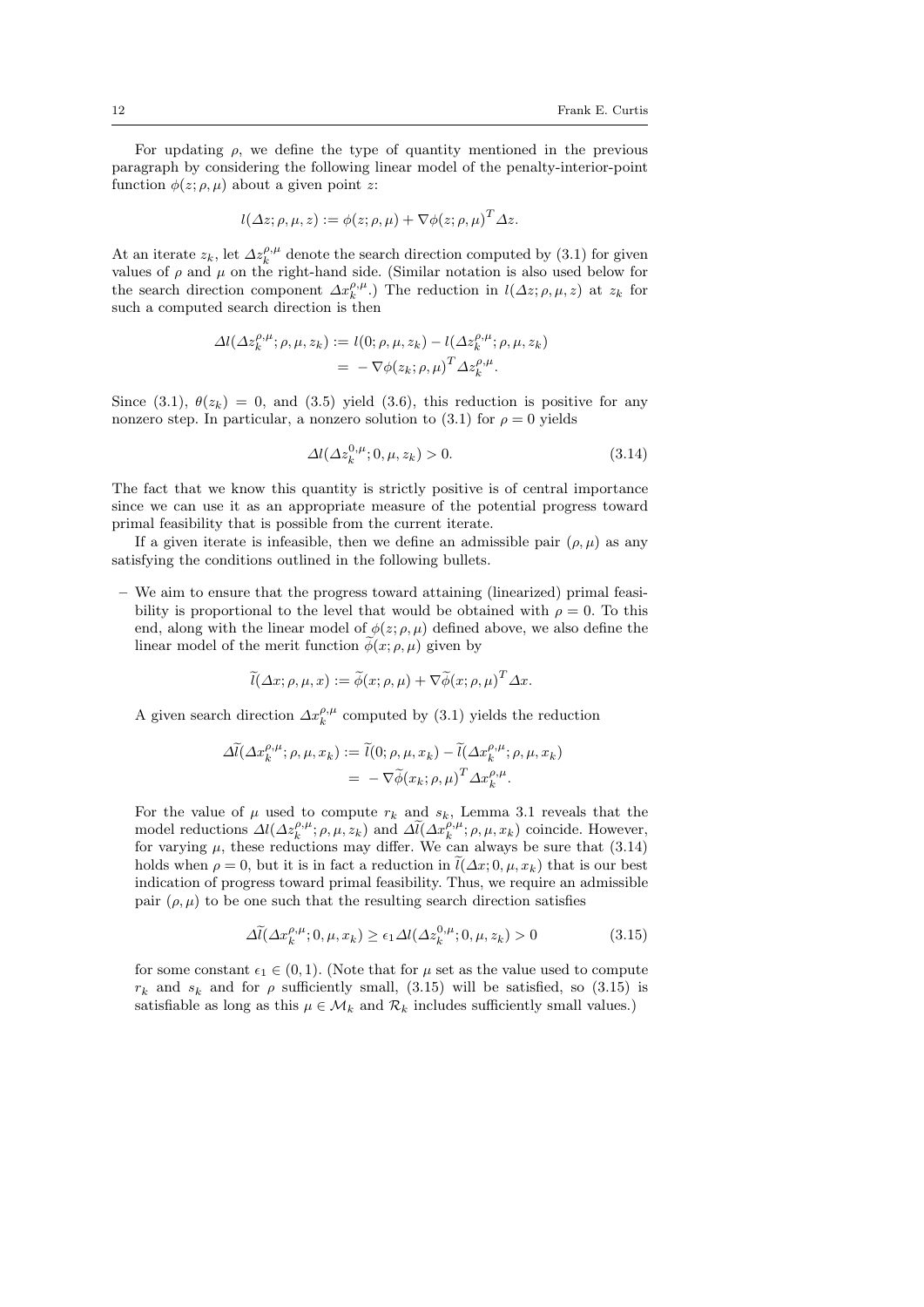$-$  Applying block elimination to  $(3.1)$ , we find that an appropriate quadratic model of the merit function  $\phi(x; \rho, \mu)$  is given by

$$
\widetilde{q}(\Delta x; \rho, \mu, x, \lambda) := \widetilde{l}(\Delta x; \rho, \mu, x) + \frac{1}{2} \Delta x^T (H + \nabla c(x) (Q^{-1} + \Gamma^{-1})^{-1} \nabla c(x)^T) \Delta x,
$$

and the reduction in this quantity yielded by  $\Delta x_k$  at  $(x_k, \lambda_k)$  is given by

$$
\Delta \widetilde{q}(\Delta x_k; \rho, \mu, x_k, \lambda_k) := \widetilde{q}(0; \rho, \mu, x_k, \lambda_k) - \widetilde{q}(\Delta x_k; \rho, \mu, x_k, \lambda_k)
$$
  
= 
$$
\Delta \widetilde{l}(\Delta x_k; \rho, \mu, x_k)
$$
  

$$
- \frac{1}{2} \Delta x_k^T (H_k + \nabla c(x_k) (\Omega_k^{-1} + \Gamma_k^{-1})^{-1} \nabla c(x_k)^T) \Delta x_k.
$$

For the value of  $\mu$  used to compute  $r_k$  and  $s_k$ , this reduction will be positive, but for varying  $\mu$ , this is not a guarantee. Moreover, as in [9], it is important that this reduction is sufficiently positive so that the resulting search direction is one of significant descent for the merit function  $\tilde{\phi}(z; \rho, \mu)$ . We enforce this condition by stating that an admissible pair must yield

$$
\Delta \tilde{q}(\Delta x_k^{\rho,\mu}; \rho, \mu, x_k, \lambda_k) \ge \epsilon_2 \Delta l(\Delta z_k^{0,\mu}; 0, \mu, z_k) > 0 \tag{3.16}
$$

where  $\epsilon_2 \in (0, 1)$  is a given constant. (Note that for  $\mu$  set as the value used to compute  $r_k$  and  $s_k$  and for  $\rho$  sufficiently small, (3.16) will be satisfied.)

If the current iterate satisfies (2.2) sufficiently accurately for  $(\rho, \mu) = (0, 0)$ , then the algorithm is likely converging to an infeasible stationary point. In such cases, we note that in [5], in the context of a penalty-sequential-quadraticprogramming method, it is possible to attain superlinear convergence to an infeasible stationary point (see Definition 2.3) if the penalty parameter is driven to zero according to  $o(||(x_k, s_k, \sigma_k) - (x_k, s_k, \sigma_k)||)$ . Thus, with the hope of mimicking this behavior, we require that an admissible pair  $(\rho, \mu)$  has

$$
\rho \leq \left\| \begin{bmatrix} \nabla c(x_k) \lambda_k \\ R_k \lambda_k \\ S_k(e - \lambda_k) \end{bmatrix} \right\|^2.
$$
\n(3.17)

Note that if the current iterate is not in the neighborhood of an infeasible stationary point, then the right-hand side of (3.17) will be relatively large and the satisfaction of this condition will not impose a decrease in  $\rho$ .

In summary, if the current iterate is not sufficiently feasible, then (3.15) and (3.16) ensure progress in linearized feasibility and that the computed search direction is one of significant descent for our merit function, and (3.17) promotes fast convergence to infeasible stationary points. If, on the other hand, the current iterate is already sufficiently feasible, then we do not enforce any of (3.15), (3.16), or (3.17), but require

$$
\Delta \widetilde{q}(\Delta x_k^{\rho,\mu}; \rho, \mu, x_k, \lambda_k) > 0 \tag{3.18}
$$

so that the computed direction is again one of descent for  $\phi(x; \rho, \mu)$  at  $x_k$ .

If, for  $\rho$  fixed as described above and all  $\mu \in \mathcal{M}_k$ ,  $\mathcal{A}_k$  denotes the set of all admissible pairs  $(\rho, \mu)$ , then we choose  $\mu$  based on the strategy in the next bullet.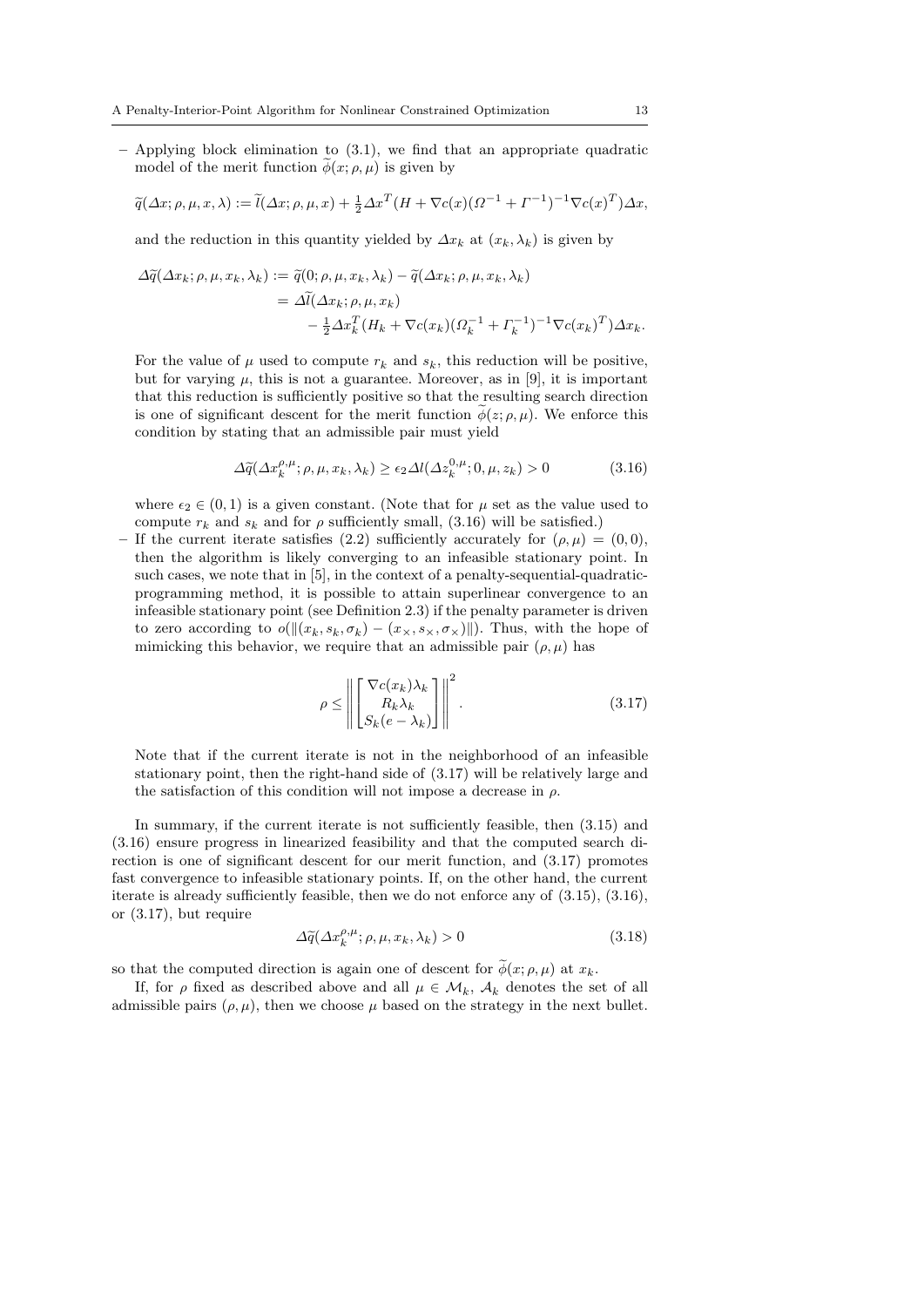– In addition to its effect on primal feasibility, a given search direction  $(\Delta z, \Delta \lambda)$ will move toward or, potentially, away from satisfying the dual feasibility and complementarity conditions in  $(2.2)$ . In particular, the chosen value for  $\mu$  will effect the progress obtained toward both of these goals. A measure of the effect that a given search direction has on these quantities is the quality function

$$
m(\Delta z, \Delta \lambda; \rho, \mu, z) := \left\| \begin{bmatrix} \rho \nabla f(x) + \nabla c(x)(\lambda + \Delta \lambda) \\ (R + \Delta R)(\lambda + \Delta \lambda) \\ (S + \Delta S)(e - \lambda - \Delta \lambda) \end{bmatrix} \right\|_{\infty}.
$$
 (3.19)

We choose  $\mu$  as the largest value in  $\mathcal{M}_k$  such that the computed search direction approximately minimizes this function. Specifically, if  $\bar{\mu}$  is the value such that the computed direction minimizes (3.19) over all  $\mu \in \mathcal{M}_k$  with  $(\rho, \mu) \in \mathcal{A}_k$ , then we choose  $\mu$  as the largest value such that  $(\rho, \mu) \in A_k$  and

$$
m(\Delta z_k^{\rho,\mu}, \Delta \lambda_k^{\rho,\mu}; \rho, \mu, z_k) \le \epsilon_3 m(\Delta z_k^{\rho,\bar{\mu}}, \Delta \lambda_k^{\rho,\bar{\mu}}; \rho, \bar{\mu}, z_k),
$$
(3.20)

where  $\epsilon_3 > 1$  is a given constant. Here, it is important to note that  $\rho$  is fixed during the selection of  $\mu$ , since otherwise the approximate minimization of  $(3.19)$  may drive  $\rho$  to zero unnecessarily. We also remark that the strategy in [26] is to choose  $\mu$  so as to minimize a quality function, whereas our approach is to find a large value that only approximately minimizes it. We found this latter strategy to be more effective in our numerical experiments.

Our approach can be implemented efficiently as Algorithm 2 below. Naturally, this algorithm can be fine-tuned and enhanced so that, e.g., search directions for certain pairs of  $\rho$  and  $\mu$  are not calculated if they will not be used, but for simplicity in our presentation, we present a straightforward approach that is easier to follow. We also note that, in practice, one should perhaps follow the algorithm in [26] and cut trial search directions by fraction-to-the-boundary rules and trust region radii related to recent search direction norms before evaluating the quantities in (3.15), (3.16), (3.18), and (3.19). For clarity in our presentation, we suppress such details here, but note that they are included in our implementation discussed in §4.

### 4 Numerical Results

Algorithms 1 and 2 have been implemented in MATLAB. Henceforth, we refer to our implementation of these algorithms as PIPAL-c and PIPAL-a, respectively, which stand for Penalty-Interior-Point ALgorithm, conservative and aggressive. In this section, we discuss details of our implementation and present results for AMPL [14] versions of problems in the CUTEr [16, 18] collection. We compare the results obtained by PIPAL-c and PIPAL-a with those obtained by the interior-point algorithm implemented in the well-established IPOPT software  $[33]$ <sup>2</sup>

Our experiments support the claim that when an interior-point method is performing at its best, it is difficult to beat such an approach in terms of efficiency. For one thing, our penalty-interior-point subproblem (1.5) clearly has many more

<sup>&</sup>lt;sup>1</sup> In Hindi, pipal is the name for the Sacred Fig, or Bo-Tree, native to southern Asia, and sacred to Buddhists. It is a symbol of happiness, prosperity, longevity, and good luck.

 $^2\,$ http://www.coin-or.org/Ipopt/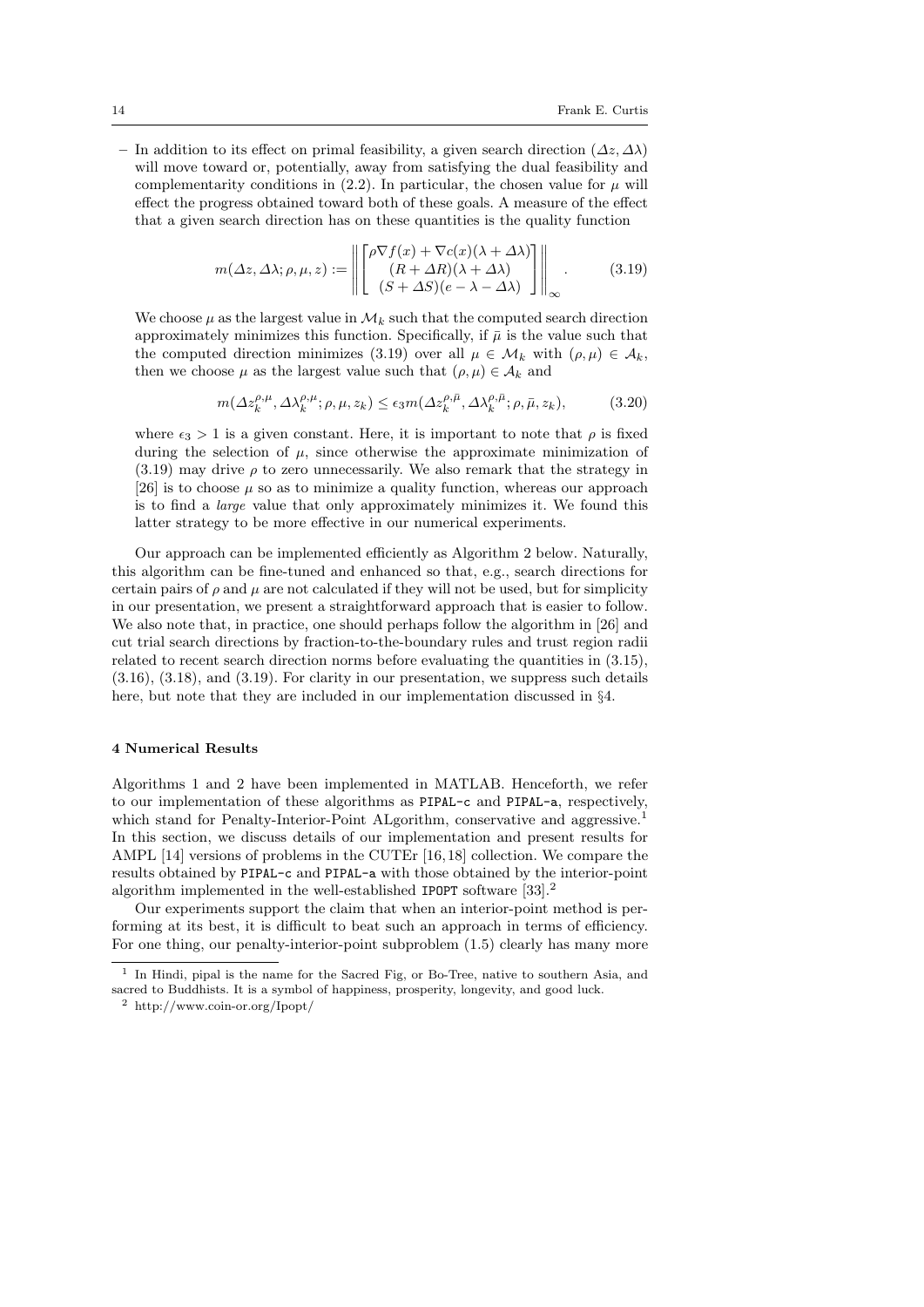# Algorithm 2 Penalty-interior-point algorithm with aggressive updates

- 1: (Initialization): Choose a fraction-to-the-boundary parameter  $\tau \in (0, 1)$ , sufficient decrease parameter  $\eta \in (0,1)$ , backtracking parameter  $\gamma \in (0,1)$ , reduction parameters  $\kappa_{\rho} \in (0,1)$ and  $\kappa_{\mu} \in (0, 1)$ , infeasibility warning level  $\omega > 0$ , and updating parameters  $\epsilon_1, \epsilon_2 \in (0, 1)$ and  $\epsilon_3 > 1$ . Choose a penalty parameter  $\rho > 0$  and interior-point parameter  $\mu > 0$ . Choose a primal-dual iterate  $(x_0, \lambda_0)$  and set the slack variables  $(r_0, s_0)$  by (3.4). Set  $k \leftarrow 0$ .
- 2: (Optimality check): If (2.2) with  $\mu = 0$  is satisfied to a sufficient accuracy and  $v(x_k)$  is sufficiently small, then terminate;  $x_k$  is first-order optimal for  $(1.1)$ .
- 3: (Infeasibility check): If (2.2) with  $(\rho, \mu) = (0, 0)$  is satisfied to a sufficient accuracy and  $v(x_k)$  is not sufficiently small, then terminate;  $x_k$  is an infeasible stationary point for (1.1).
- 4: (Hessian computation): Set  $H_k$  so (3.5) holds,  $\Omega_k := R_k^{-1} \Lambda_k$ , and  $\Gamma_k := S_k^{-1} (I \Lambda_k)$ . 5: (Parameter update initialization): Choose  $\mathcal{R}_k$  as an infinite set of points in  $(0, \rho]$  (that
- includes  $\rho$ ) and  $\mathcal{M}_k$  as a finite set of points in  $(0, \mu]$  (that includes  $\mu$ ).
- 6: (Feasibility direction computations): For all  $\mu \in \mathcal{M}_k$ , compute  $\Delta z_k^{0,\mu}$  by (3.1) with  $\rho = 0$ .
- 7: (Penalty parameter update 1): If  $v(x_k)$  is not sufficiently small, then set  $\rho$  as the largest value in  $\mathcal{R}_k$  such that for at least one  $\mu \in \mathcal{M}_k$ , the pair  $(\rho, \mu)$  is *admissible* in that it satisfies (3.17) and the solution to (3.1) corresponding to  $(\rho, \mu)$  satisfies (3.15) and (3.16). Otherwise, if  $v(x_k)$  is sufficiently small, then set  $\rho$  as the largest value in  $\mathcal{R}_k$  such that for at least one  $\mu \in \mathcal{M}_k$ , the pair  $(\rho, \mu)$  is *admissible* in that the solution to (3.1) corresponding to  $(\rho, \mu)$  satisfies (3.18). In either case, let  $\mathcal{A}_k$  be the set of all admissible pairs corresponding to the chosen  $\rho$  with  $\mu \in \mathcal{M}_k$ .
- 8: (Interior-point parameter update 1): Set  $\bar{\mu}$  as the value in  $\mathcal{M}_k$  such that with  $\mu = \bar{\mu}$ , we have  $(\rho, \mu) \in \mathcal{A}_k$  and (3.19) is minimized. Then, set  $\mu$  as the largest value in  $\mathcal{M}_k$  such that  $(\rho, \mu) \in A_k$  and the search direction corresponding to  $(\rho, \mu)$  satisfies (3.20).
- 9: (Search direction selection): Set  $(\Delta z_k, \Delta \lambda_k)$  as the solution to (3.1) corresponding to  $(\rho, \mu)$ .
- 10: (Line search): Set  $\alpha_k$  as the largest value in  $\{\gamma^0, \gamma^1, \gamma^2, \dots\}$  such that (3.9) and (3.10) are satisfied and set  $\beta_k$  by (3.12).
- 11: (Iterate update): Set  $z_{k+1}$  and  $\lambda_{k+1}$  by (3.11) and (3.13), respectively.
- 12: (Interior-point parameter update 2): If (2.2) is satisfied to a sufficient accuracy, then set  $\mu \leftarrow \kappa_{\mu} \mu$  and reset  $r_{k+1}$  and  $s_{k+1}$  by (3.4).
- 13: (Penalty parameter update 2): If (2.2) with  $\mu = 0$  is satisfied to a sufficient accuracy and  $v(x_k)$  is not sufficiently small, or if  $v(x_{k+1}) > \max\{v(x_0), v(x_k), \omega\}$ , then set  $\rho \leftarrow \kappa_\rho \rho$ . 14: (k increment): Set  $k \leftarrow k + 1$  and go to step 2.

degrees of freedom than (1.4) (i.e., the penalty parameter and the additional slack variables), the presence of which may result in slower convergence in many cases. However, the results below highlight two key strengths of our approach: (1) Our algorithm is practically as efficient on easy problems, and (2) our algorithm exhibits superior behavior on degenerate and infeasible problems. This suggests that, with a more sophisticated implementation, our algorithm has the potential to be a successful general-purpose solver, and represents an advancement in the development of nonlinear optimization methods that are equally robust and efficient on problems with difficult constraints. This latter distinction is especially important in, for two examples, the context of mathematical programs with complementarity constraints [31], a class of problems where great advancements have been made possible by penalty techniques (e.g., see [22, 24]), and the context of mixed-integer nonlinear optimization [20], where a potentially large number of infeasible subproblems can arise in branch-and-bound frameworks (e.g., see [2,30]).

All experiments were run on an 8-core AMD Opteron 6128 machine with 2.0GHz clock speed running Debian GNU/Linux and MATLAB 7.11 (R2010b).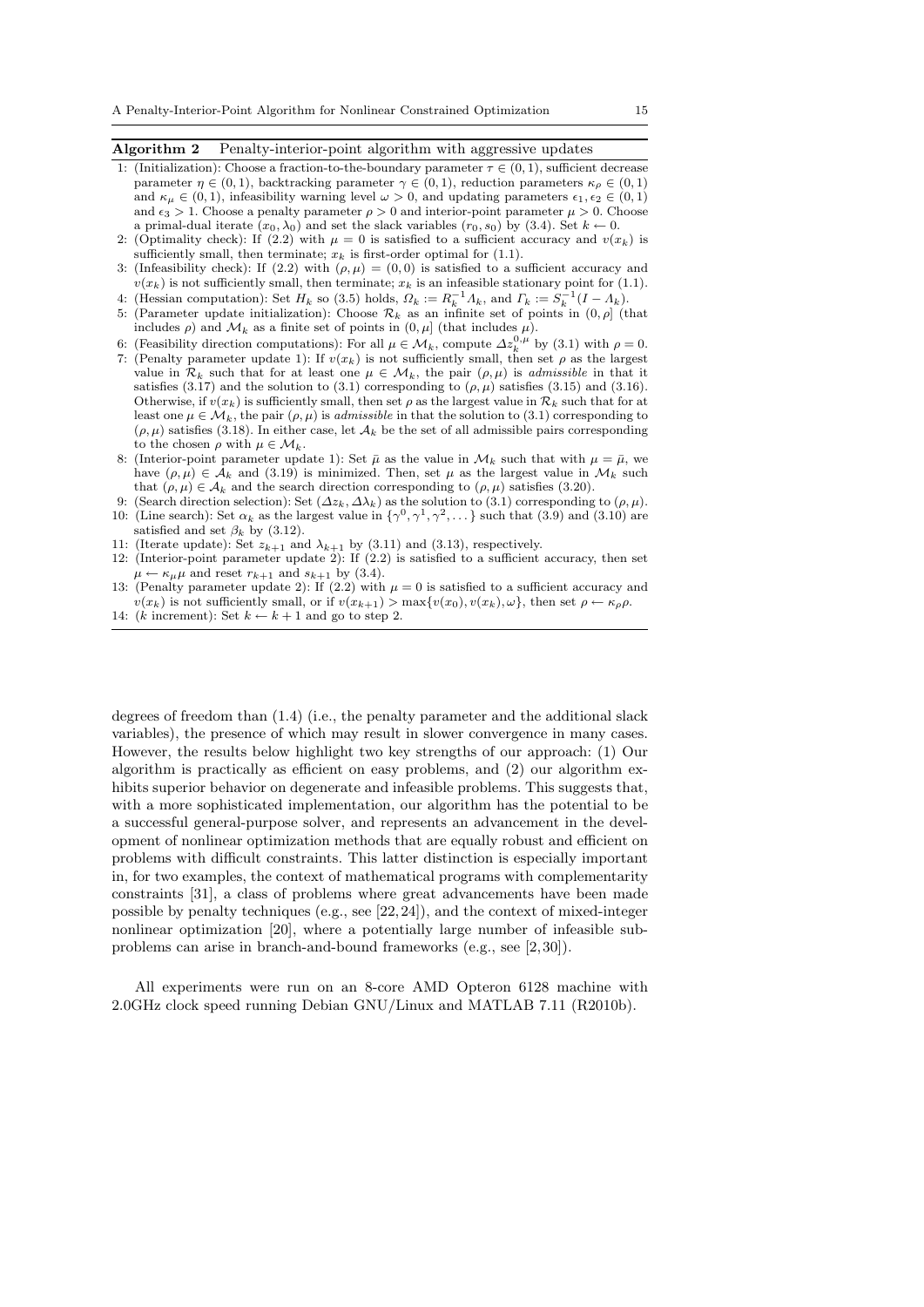#### 4.1 Implementation details

This paper has described an algorithm for the inequality constrained problem (1.1), but our methods can be applied to problems with equality constraints as well. Two options for incorporating an equality constraint  $c^{i}(x) = 0$  into our formulation are to split it into the pair of inequalities  $c^i(x) \leq 0$  and  $c^i(x) \geq 0$ , or to introduce a slack variable  $a^i \geq 0$  and impose the inequalities  $-a^i \leq c^i(x) \leq a^i$ , and then apply the techniques above for inequality constrained optimization. However, there are significant drawbacks to both of these approaches. In the former case, MFCQ fails to hold, meaning that the theoretical foundations in §2 do not apply, and in the latter case, the penalty-interior-point subproblem necessarily involves the definition of even more slack variables, resulting in many more degrees of freedom. An alternative type of reformulation that involves fewer slack variables is to replace  $c^i(x) = 0$  with

$$
c^{i}(x) = a^{i} - b^{i}, (a^{i}, b^{i}) \ge 0,
$$

and then penalize constraint violations in the objective through the term  $a^{i} + b^{i}$ . Including these constraints and objective term in the penalty subproblem  $(1.3)$  is reasonable as the resulting subproblem again satisfies MFCQ, but in this case it is not necessary to add more slack variables when deriving the corresponding penaltyinterior-point subproblem (since trivial equality constraints can be eliminated). This is the strategy we employ for handling equality constraints in our code.

PIPAL-c and PIPAL-a both require checks of the feasibility violation measure  $v(x_k)$  and of the first-order optimality conditions (2.2). We define these checks in our implementation in the following manner. First, we observe the condition

$$
v(x_k) \le \epsilon v(x_0) \tag{4.1}
$$

where  $\epsilon \in (0,1)$  is a small constant. If this condition is satisfied, then  $v(x_k)$  is deemed sufficiently small, since then the level of infeasibility has decreased significantly with respect to the starting point. As for the first-order optimality conditions, we also define a relative tolerance, in this case with respect to the gradient of the penalty subproblem objective at the current iterate:

$$
\left\| \begin{bmatrix} \rho \nabla f(x_k) + \nabla c(x_k) \lambda_k \\ R_k \lambda_k - \mu e \\ S_k(e - \lambda_k) - \mu e \end{bmatrix} \right\|_{\infty} \le \max\{\epsilon, \mu\} \max\{1, \|\rho \nabla f(x_k)\|_{\infty}\}.
$$
 (4.2)

Equations  $(2.2)$  are said to be satisfied sufficiently accurately if  $(4.2)$  holds. Note that this condition takes into account the fact that  $\theta(z_k) = 0$  for all k.

In summary, conditions (4.1) and (4.2) represent those that are checked as stopping conditions for the algorithm. If both conditions hold for the current  $\rho$ and  $\mu = 0$ , then the current point is deemed first-order optimal for (1.1). If (4.1) does not hold, but (4.2) holds for  $(\rho, \mu) = (0, 0)$ , then the current point is deemed an infeasible stationary point for  $(1.1)$ . If no point satisfying either of these two sets of conditions has been found, then we terminate after a limit of 1000 iterations.

The input parameters for our implementation are set in the following manner. First, we choose the initial primal iterate to be that set by the AMPL model, assuming it has been provided, and otherwise choose it to be the origin. The initial Lagrange multipliers for equality constraints are set to zero (as they are required to lie in the interval  $(-1, 1)$  throughout the solution process) and the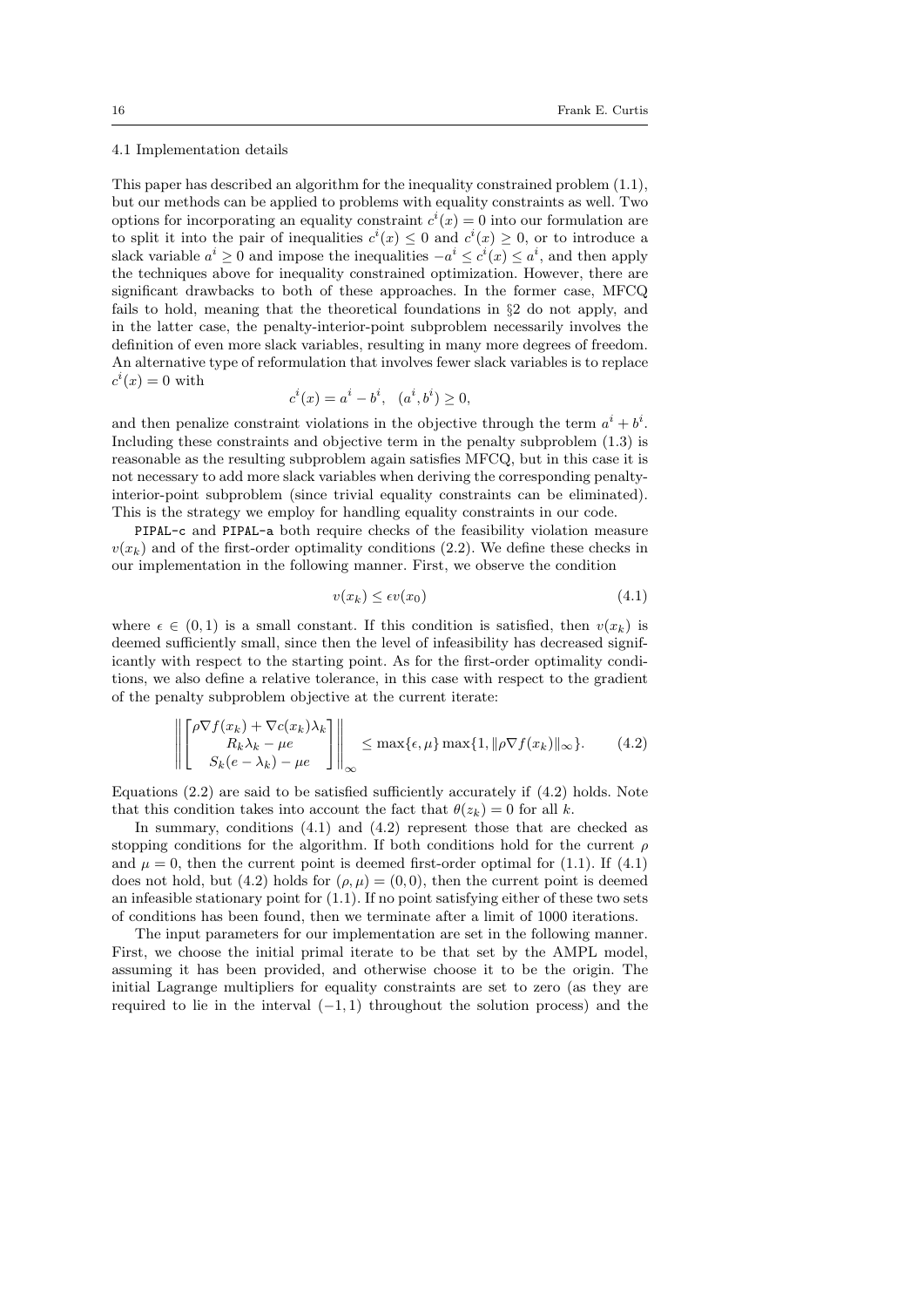initial Lagrange multipliers for the inequality constraints are set to  $\frac{1}{2}$ . As for the remaining input parameters chosen in our implementation, including the value of  $\epsilon$  defined in (4.1) and (4.2), they are given in Table 4.1. In PIPAL-a, we choose the sets of penalty and interior-point parameters to be

$$
\mathcal{R}_k = \{ \kappa_\rho^4 \rho, \kappa_\rho^3 \rho, \kappa_\rho^2 \rho, \kappa_\rho \rho, \rho \}
$$
  
and 
$$
\mathcal{M}_k = \{ \kappa_\mu^{10} \mu, \kappa_\mu^3 \mu, \dots, \kappa_\mu \mu, \mu \},
$$

where  $(\rho, \mu)$  is the current pair carried over from the previous iteration. Note that not having  $\mathcal{R}_k$  include arbitrarily small values may mean that an accessible pair, as defined in Algorithm 2, may not be found during a given iteration. However, we found this to be an extremely rare event in our experiments, and found it sufficient to simply maintain the current  $(\rho, \mu)$  in such cases.

| Param.          | Val.   | Param.       | Val.     |
|-----------------|--------|--------------|----------|
| $\epsilon$      | $1e-6$ | $\omega$     | $1e-1$   |
| $\tau$          | $1e-2$ | $\epsilon_1$ | $1e-2$   |
| $\eta$          | $1e-8$ | $\epsilon_2$ | $1e-2$   |
|                 | $5e-1$ | $\epsilon_3$ | $1+1e-2$ |
| $\kappa_{\rho}$ | $5e-1$ | ρ            | $1e-1$   |
| $\kappa_{\mu}$  | $1e-1$ | $\mu$        | $1e-1$   |

Table 4.1 Input parameter values for PIPAL-c and PIPAL-a.

The feasibility and search direction computations in steps 6 through 9 of PIPAL-a (i.e., Algorithm 2) are facilitated in our implementation by noting that with only one matrix factorization and at most three sets of forward and backward solves, the solution of (3.1) for any given pair  $(\rho, \mu)$  can be obtained. Indeed, if we define  $\Delta^{\rho,\mu}$  as the solution to (3.1) for certain values of  $\rho$  and  $\mu$ , then

$$
\Delta^{\rho,\mu} = \left(\frac{\rho}{\bar{\rho}} + \frac{\mu}{\bar{\mu}} - 1\right) \Delta^{\bar{\rho},\bar{\mu}} + \left(1 - \frac{\mu}{\bar{\mu}}\right) \Delta^{\bar{\rho},0} + \left(1 - \frac{\rho}{\bar{\rho}}\right) \Delta^{0,\bar{\mu}}.\tag{4.3}
$$

Thus, with  $\bar{\rho}$  and  $\bar{\mu}$  set as the values for the penalty and interior-point parameters, respectively, at the start of the iteration, the construction of  $\Delta^{\rho,\mu}$  for any pair  $(\rho, \mu)$  is performed easily by taking linear combinations of  $\Delta^{\bar{\rho}, \bar{\mu}}, \Delta^{\bar{\rho}, 0},$  and  $\Delta^{0, \bar{\mu}}$ .

Along with the comments in the preceding paragraph, we note if the initial Newton system computed during iteration  $k$  — with  $H_k$  set to the Hessian of the Lagrangian as in  $(3.2)$  — satisfies  $(3.5)$ , then indeed only one matrix factorization is required per iteration. However, if  $(3.5)$  is not satisfied, then we shift the eigenvalues of  $H_k$  by adding a multiple of the identity matrix to it so that the resulting system has the correct inertia. The shift is performed with an iterative scheme that first tries a small multiple of the identity, and then increases it exponentially, if necessary, until the Newton matrix in  $(3.1)$  has n positive eigenvalues.

#### 4.2 Experiments with the CUTEr collection

We ran three sets of numerical experiments. In the first set, we applied PIPAL-c, PIPAL-a, and IPOPT to problems in the CUTEr collection. The initial set of prob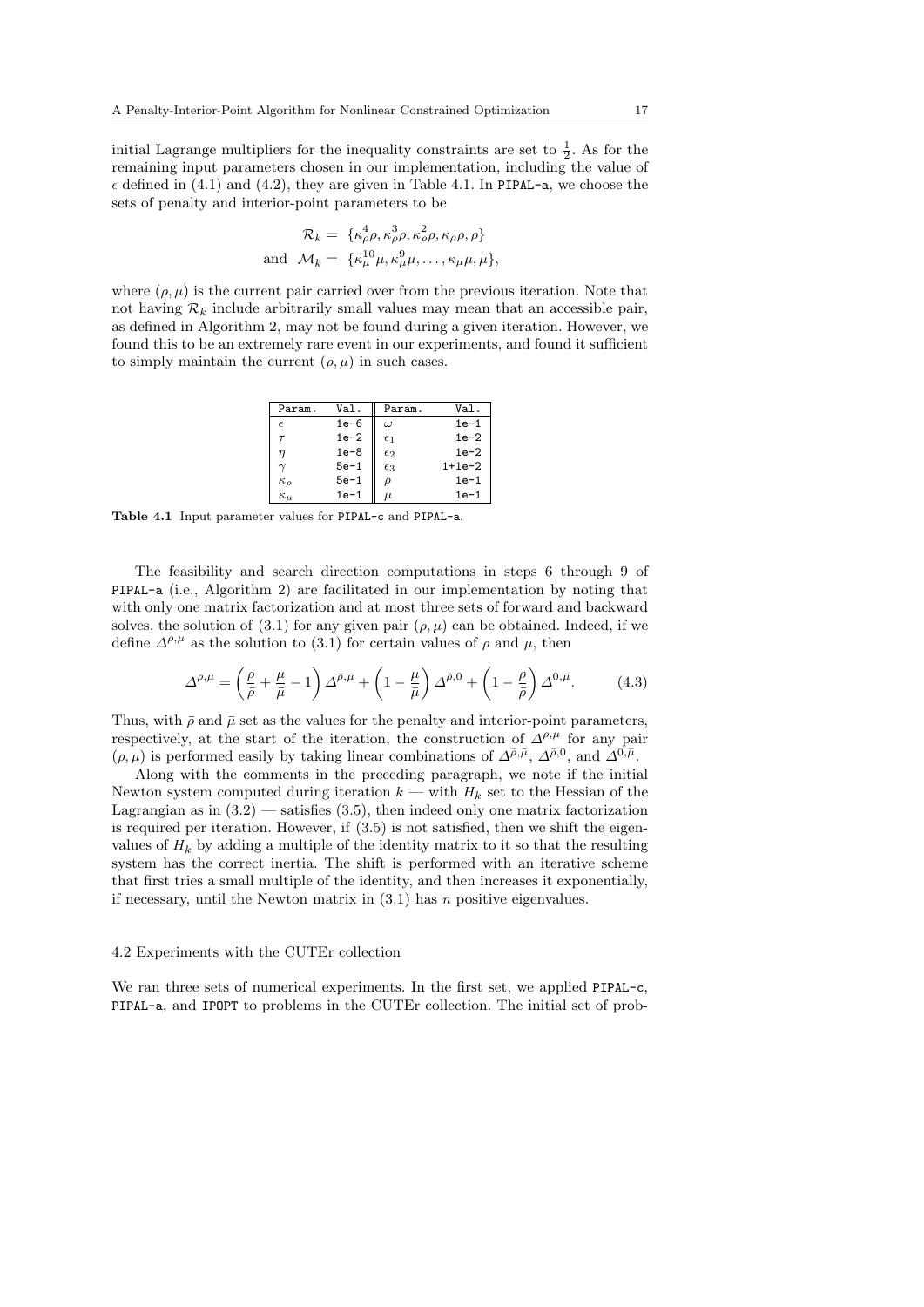lems that we considered is freely available.<sup>3</sup> However, due to memory limitations in our implementation, we removed large problems for which the Newton system (3.1) involved more than ten thousand variables. We also removed problems for which none of the algorithms were able to find a solution. The remaining set included 422 problems. The problems were run with AMPL's presolver turned off.

The results for this set of experiments are summarized in Figure 4.1. In the figure, we provide four performance profiles. The profiles on the top and the bottomleft compare iteration counts for each pair of algorithms; see [25]. For example, in the profile on the top-left, PIPAL-c is "positive" and PIPAL-a is "negative". If, for a particular problem, the "positive" algorithm requires fewer iterations to locate a first-order optimal or infeasible stationary point, then this is represented by a positive-valued bar corresponding to the ratio of iteration counts for the two algorithms. Similarly, if the "negative" algorithm requires fewer iterations, then this is represented by a negative-valued bar. If one algorithm solved a problem and the other did not, then this is represented by a bar of height 1 or -1. In this representation, one algorithm dominates another by having more (large) bars in its direction. Corresponding to Figure 4.1, Table 4.2 lists the characterizations of "positive" and "negative" algorithms in each of the profiles.

| Plot location | "Positive" | "Negative"   |
|---------------|------------|--------------|
| Top-left      | PIPAL-c    | PIPAL-a      |
| Top-right     | PIPAL-c    | <b>IPOPT</b> |
| Bottom-left   | PIPAL-a    | IPOPT        |

Table 4.2 "Positive" and "negative" orientations of algorithms in the performance profiles on the top and bottom-left of Figures 4.1, 4.2, 4.3, and 4.4.

The plot provided on the bottom-right of Figure 4.1 considers all three algorithms together and has the form of a logarithmic performance profile as proposed in [12]. Here, the leftmost values indicate the proportion of times each algorithm solves a given problem using the least number of iterations. The sum of these values exceeds one as ties are present. The right-most values represent the robustness of each approach; i.e., it provides the percentage of times that the problem is solved. In the overall plot, one algorithm dominates another by having its corresponding line above and to the left of those corresponding to the other algorithms.

The pair-wise comparisons and the logarithmic profile in Figure 4.1 suggest that all three algorithms are relatively robust, though PIPAL-a and especially IPOPT have an edge in terms of efficiency. PIPAL-c and PIPAL-a perform nearly identically in approximately half of the problems in the set, which suggests that for many of the problems a decrease in the penalty parameter was not necessary and was not required by the conditions in our dynamic updating strategy.

A clearer comparison between our two approaches can be made if we restrict our attention to problems for which PIPAL-c required a decrease in the penalty parameter in order to find a sufficiently accurate optimal solution. In other words, if we restrict our attention to the problems in our set for which the initial penalty parameter was too large, we can pinpoint situations in which the conservative updating strategy in PIPAL-a might have been slow to decrease this parameter.

<sup>3</sup> http://orfe.princeton.edu/˜rvdb/ampl/nlmodels/cute/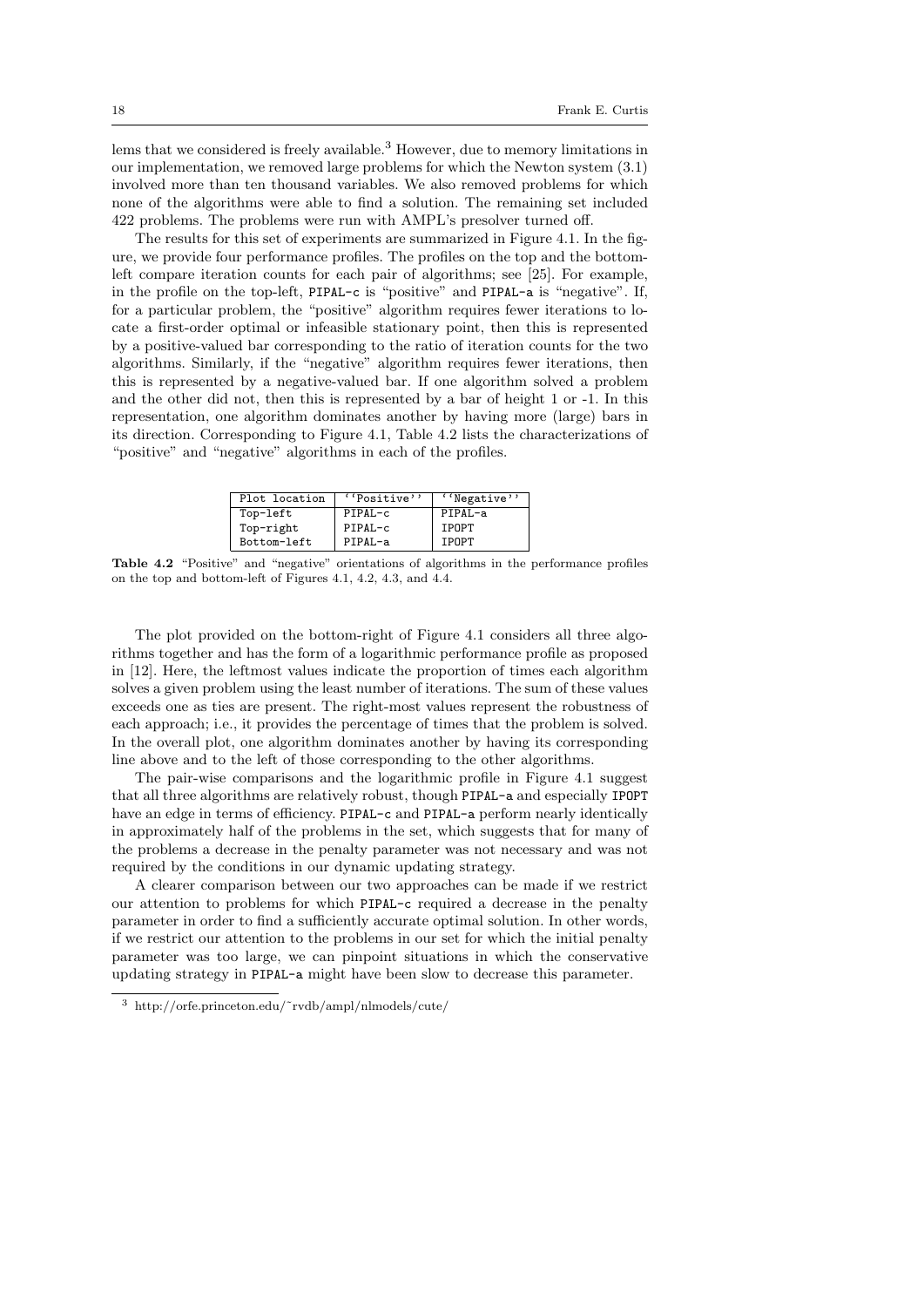

Fig. 4.1 Performance profiles comparing iteration counts for PIPAL-c, PIPAL-a, and IPOPT on problems from the CUTEr collection.

In this more focused setting, the pair-wise comparisons and the logarithmic profile in Figure 4.2 (involving the 136 problems for which a decrease in the penalty parameter was required) now all suggest that PIPAL-c is the weakest algorithm. It is not as robust as the other methods and is clearly less efficient. This provides evidence to support our development of a more aggressive updating strategy for the penalty and interior-point parameters. Indeed, PIPAL-a is a much more efficient algorithm, and is more competitive with the interior-point approach of IPOPT. These results suggest that with a more sophisticated implementation of PIPAL-a, it has the potential to be an effective general-purpose solver.

## 4.3 Experiments with degenerate versions of a set of CUTEr problems

We ran our second set of numerical experiments with degenerate variants of a subset of problems from §4.2, namely those in the Hock-Schittkowski set [21]. In particular, we created degenerate instances by manipulating the AMPL models so that for each constraint,  $c^i(x) = 0$  or  $c^i(x) \leq 0$ , we added

$$
-c^i(x)^2 \le 0.
$$

These changes have no effect on the feasible region, but clearly make each problem degenerate as constraint gradients for the added active constraints all converge to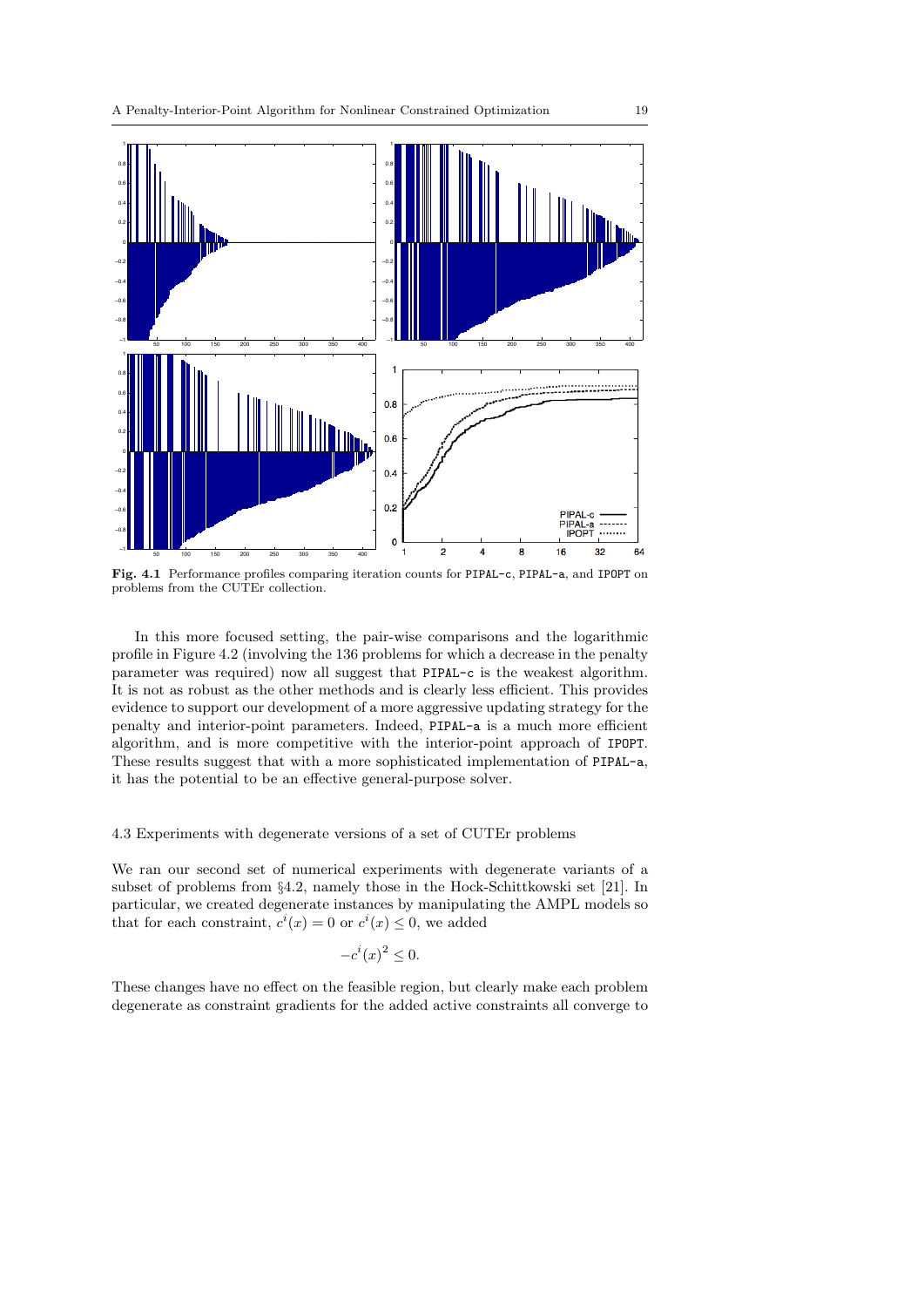

Fig. 4.2 Performance profiles comparing iteration counts for PIPAL-c, PIPAL-a, and IPOPT on problems from CUTEr for which PIPAL-c required a decrease in the penalty parameter.

zero at any solution. Thus, MFCQ fails at all solution points. We admit that creating instances in this manner only produces a certain type of degeneracy, but these models are sufficient for illustrating the robustness of our approach on certain rank-deficient problems.

After solving these models and noting those that were solved by at least one of the algorithms, we obtained a set of 114 problems. The results for these problems are summarized in Figure 4.3. (The plots all have similar meanings as in the previous subsection; refer to Table 4.2.) Clearly, the picture is much different than in §4.2. IPOPT is not only less efficient than both PIPAL-c and PIPAL-a, but it also lags slightly in terms of robustness. PIPAL-a and PIPAL-c are competitive, but still we see an advantage in terms of both efficiency and robustness when using the aggressive parameter updates implemented in PIPAL-a. It is also worthwhile to note that the robustness of PIPAL-a was seemingly unaffected with the addition of redundant (and degeneracy-causing) constraints.

## 4.4 Experiments with infeasible versions of a set of CUTEr problems

We ran our third set of numerical experiments with infeasible variants of the Hock-Schittkowski problems [21]. In particular, we created infeasible instances by manipulating the AMPL models so that, for each constraint  $c^i(x) = 0$  or  $c^i(x) \leq 0$ ,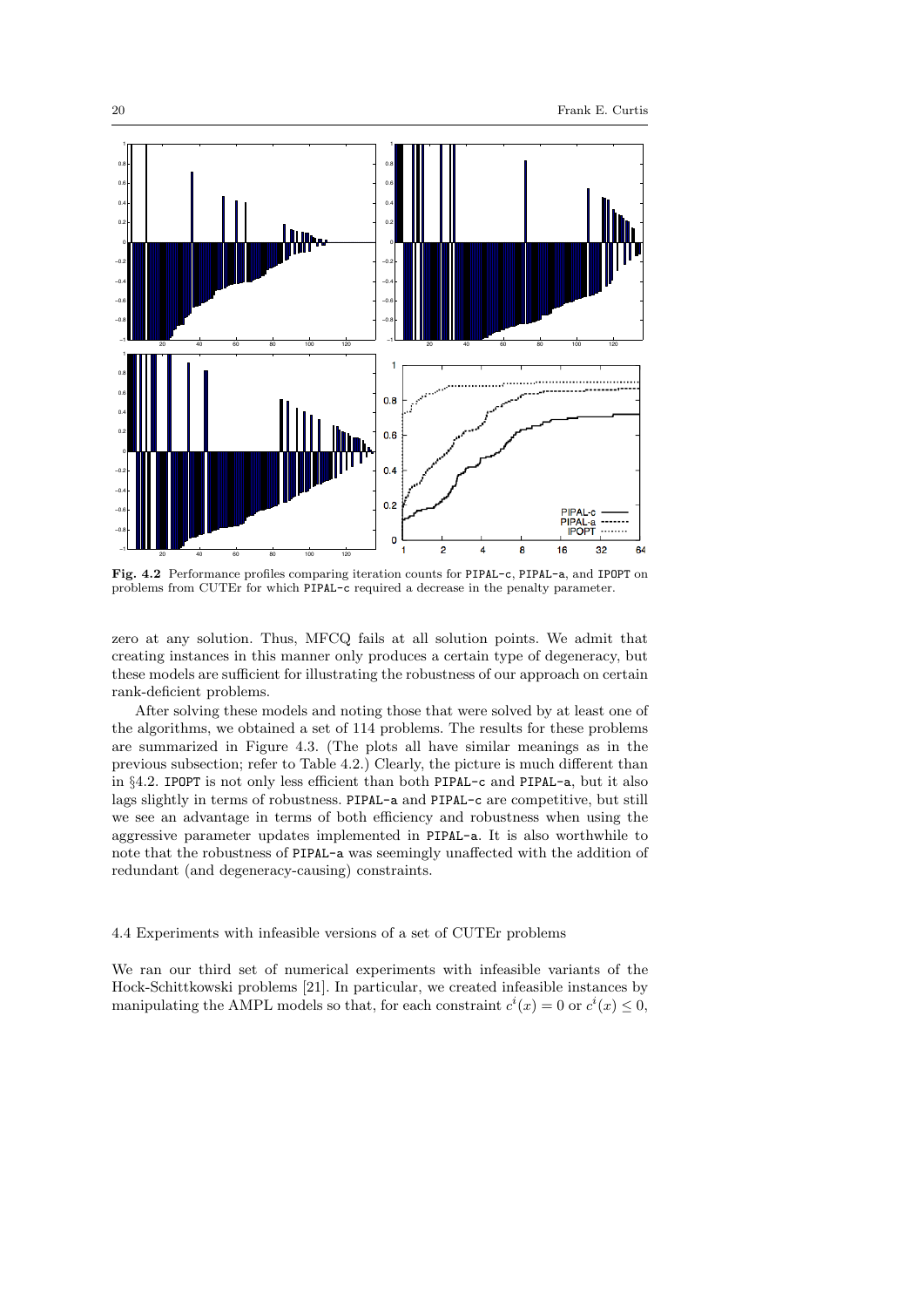

Fig. 4.3 Performance profiles comparing iteration counts for PIPAL-c, PIPAL-a, and IPOPT on degenerate variants of the Hock-Schittkowski problems from the CUTEr collection.

we added

$$
c^i(x)^2 \le -1.
$$

Clearly, this made each problem infeasible, and if an algorithm converges to an infeasible stationary point at which an added constraint is active, then the corresponding constraint gradient converges to zero.

After solving these models and noting those that were solved by at least one of the algorithms, we obtained a set of 90 problems. The results for these problems are summarized in Figure 4.4. (The plots all have similar meanings as in the previous subsections; refer to Table 4.2.) Again, the picture is much different than in §4.2. IPOPT is as efficient as PIPAL-a on a small number of problems, but fails for many of the remaining problems. PIPAL-a and PIPAL-c are much more robust, providing evidence of the benefits of regularization through penalization. However, again, PIPAL-a represents an improvement in efficiency over PIPAL-c, suggesting that aggressive updates for  $\rho$  and  $\mu$  are beneficial.

# 5 Conclusion

We have developed and tested a penalty-interior-point algorithm for large-scale constrained optimization. As a penalty method, the algorithm is designed to handle problems with difficult constraint sets and infeasible problem instances as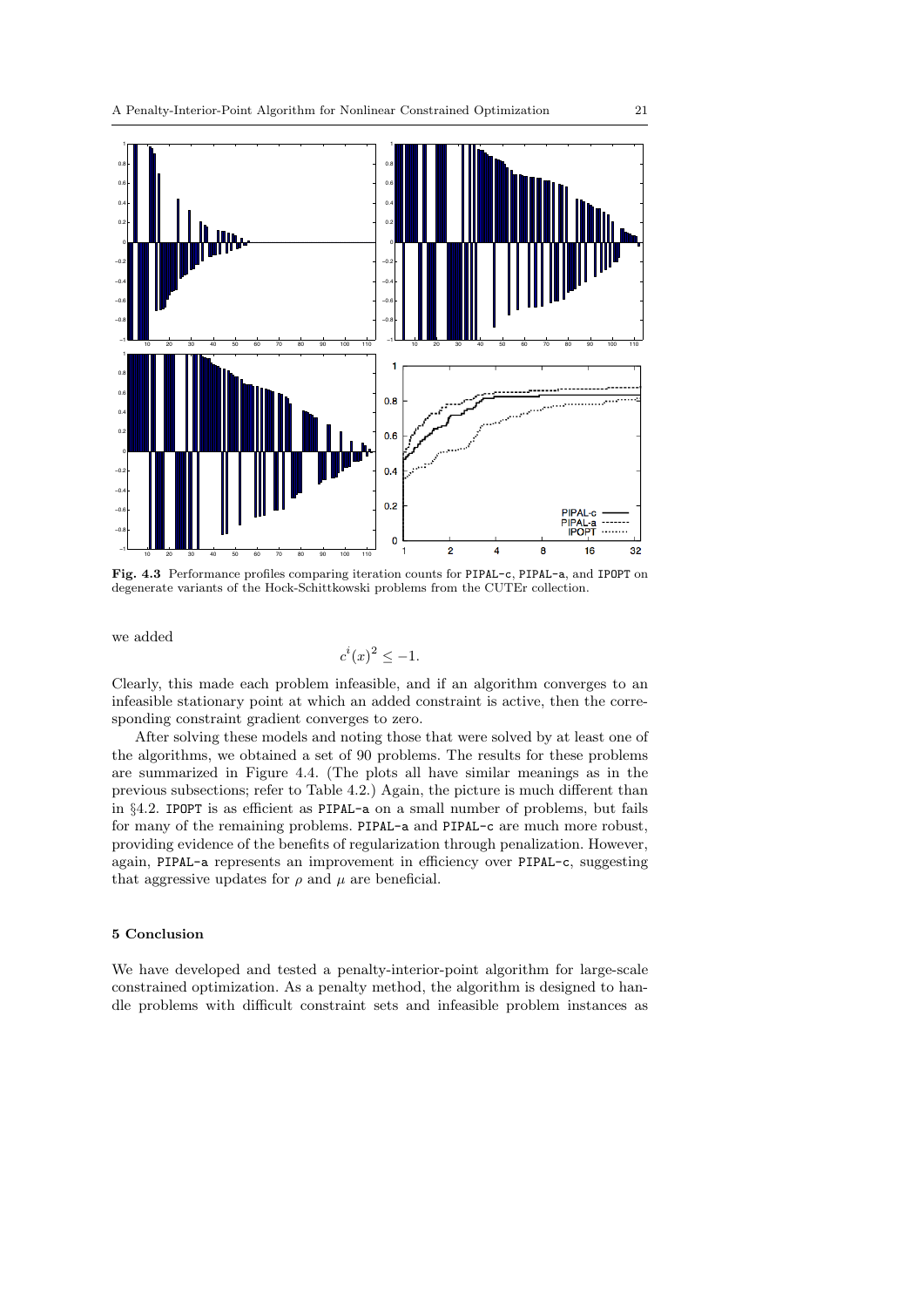

Fig. 4.4 Performance profiles comparing iteration counts for PIPAL-c, PIPAL-a, and IPOPT on infeasible variants of the Hock-Schittkowski problems from the CUTEr collection.

comfortably as it handles feasible problems with easier constraints. As an interiorpoint method, it is designed to have linear system solves, rather than expensive linear or quadratic optimization subproblem solves, as the main computational component per iteration. It has been stressed throughout this work that in order for a method of this type to be practical as a general-purpose solver, the updates for the penalty and interior-point parameters have to be considered with great care. We believe that the strategy we have developed is novel and sound, and is the main contributor toward the encouraging numerical results that we have obtained, especially for degenerate and infeasible problem instances.

Further enhancements to our framework are needed in order to make our approach and implementation competitive with standard interior-point methodologies applied to large-scale problems with nice characteristics, as well as to make it truly robust on difficult and infeasible problems. Such enhancements may include the tuning of the various input parameters, the incorporation of trust region fallback techniques for cases when the line search leads to significantly cut steps repeatedly throughout the optimization, and further investigations into the removal of unnecessary degrees of freedom when they are not needed.

We believe that there are great opportunities for tailoring our approach to particular problem classes, such as the nonlinear optimization subproblems in mixedinteger frameworks or mathematical programs with complementarity constraints. In the former context our method may be tailored to yield even greater benefits in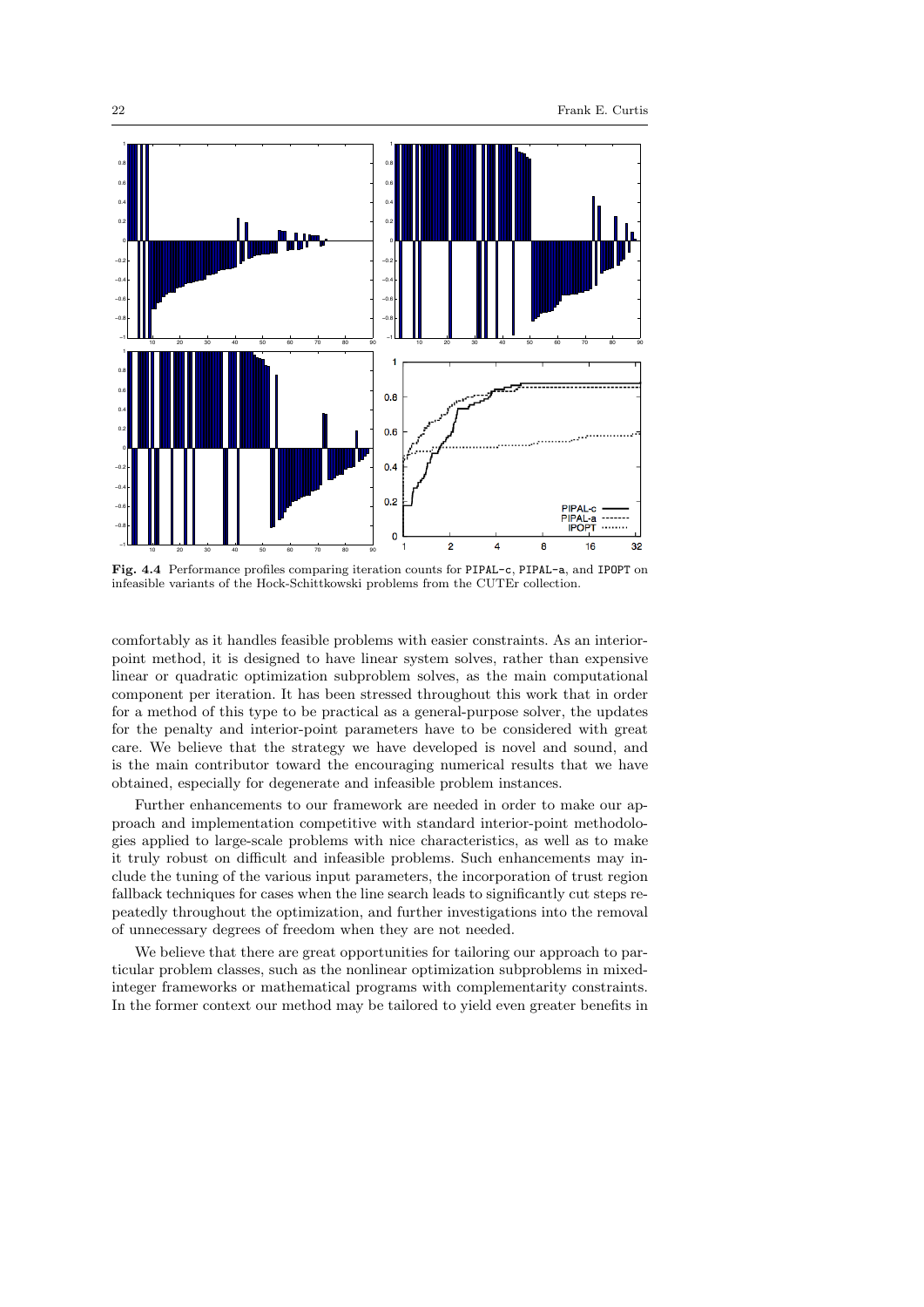the rapid detection of infeasibility, and in the latter context the regularity of our penalty-interior-point subproblem has natural advantages in terms of guaranteeing convergence toward desirable types of stationary points.

Acknowledgements The author would like to thank Richard A. Waltz for numerous productive conversations about the presented methods and for aiding in the software development. He would also like to thank Jorge Nocedal, whose comments greatly improved the presentation.

## References

- 1. H. Y. Benson, A. Sen, and D. F. Shanno. Convergence Analysis of an Interior-Point Method for Nonconvex Nonlinear Programming. SIAM Journal on Optimization, submitted, 2008.
- 2. B. Borchers and J. E. Mitchell. An Improved Branch and Bound Algorithm for Mixed Integer Nonlinear Programming. Computers and Operations Research, 21(4):359–367, 1994.
- 3. M. G. Breitfeld and D. F. Shanno. A Globally Convergent Penalty-Barrier Algorithm for Nonlinear Programming and its Computational Performance. RUTCOR Research Report, RRR 12-94, Rutgers University, New Brunswick, NJ, 1994.
- 4. M. G. Breitfeld and D. F. Shanno. Computational Experience with Penalty-Barrier Methods for Nonlinear Programming. Annals of Operations Research, 62(1):439–463, 1996.
- 5. R. H. Byrd, F. E. Curtis, and J. Nocedal. Infeasibility Detection and SQP Methods for Nonlinear Optimization. SIAM Journal on Optimization, 20(5):2281–2299, 2008.
- 6. R. H. Byrd, J.-Ch. Gilbert, and J. Nocedal. A Trust Region Method Based on Interior Point Techniques for Nonlinear Programming. Mathematical Programming, 89(1):149–185, 2000.
- 7. R. H. Byrd, N. I. M. Gould, J. Nocedal, and R. A. Waltz. An Algorithm for Nonlinear Optimization Using Linear Programming and Equality Constrained Subproblems. Mathematical Programming, 100(1):27–48, 2004.
- 8. R. H. Byrd, N. I. M. Gould, J. Nocedal, and R. A. Waltz. On the Convergence of Successive Linear-Quadratic Programming Algorithms. SIAM Journal on Optimization, 16(2):471, 2005.
- 9. R. H. Byrd, J. Nocedal, and R. A. Waltz. Steering Exact Penalty Methods for Nonlinear Programming. Optimization Methods and Software, 23(2):197–213, 2008.
- 10. L. Chen and D. Goldfarb. Interior-Point l2 Penalty Methods for Nonlinear Programming with Strong Global Convergence Properties. Mathematical Programming,  $108(1)$ :1–36, 2006.
- 11. L. Chen and D. Goldfarb. On the Fast Local Convergence of Interior-Point l2 Penalty Methods for Nonlinear Programming, Technical Report, Department of Industrial Engineering and Operations Research, Columbia University, New York, NY, USA, 2006.
- 12. E. D. Dolan and J. J. Moré. Benchmarking Optimization Software with Performance Profiles. Mathematical Programming, Series A, 91:201–213, 2002.
- 13. A. V. Fiacco and G. P. McCormick. Nonlinear Programming: Sequential Unconstrained Minimization Techniques. Classics in Applied Mathematics. SIAM, Philadelphia, PA, USA, 1990.
- 14. R. Fourer, D. M. Gay, and B. W. Kernighan. AMPL: A Modeling Language for Mathematical Programming. Brooks/Cole, 2002.
- 15. D. Goldfarb, R. A. Polyak, K. Scheinberg, and I. Yuzefovich. A Modified Barrier-Augmented Lagrangian Method for Constrained Minimization. Computational Optimization and Applications, 14:55–74, 1999.
- 16. N. I. M. Gould, I. Bongartz, A. R. Conn, and Ph. L. Toint. CUTE: Constrained and Unconstrained Testing Environment. ACM Transactions on Mathematical Software, 21(1):123– 160, 1995.
- 17. N. I. M. Gould, D. Orban, and Ph. L. Toint. An Interior-Point l1-Penalty Method for Nonlinear Optimization, Technical Report, Rutherford Appleton Laboratory, Chilton, Oxfordshire, England, 2003.
- 18. N. I. M. Gould, D. Orban, and Ph. L. Toint. CUTEr and SifDec: A Constrained and Unconstrained Testing Environment, Revisited. ACM Transactions on Mathematical Software, 29(4):373–394, 2003.